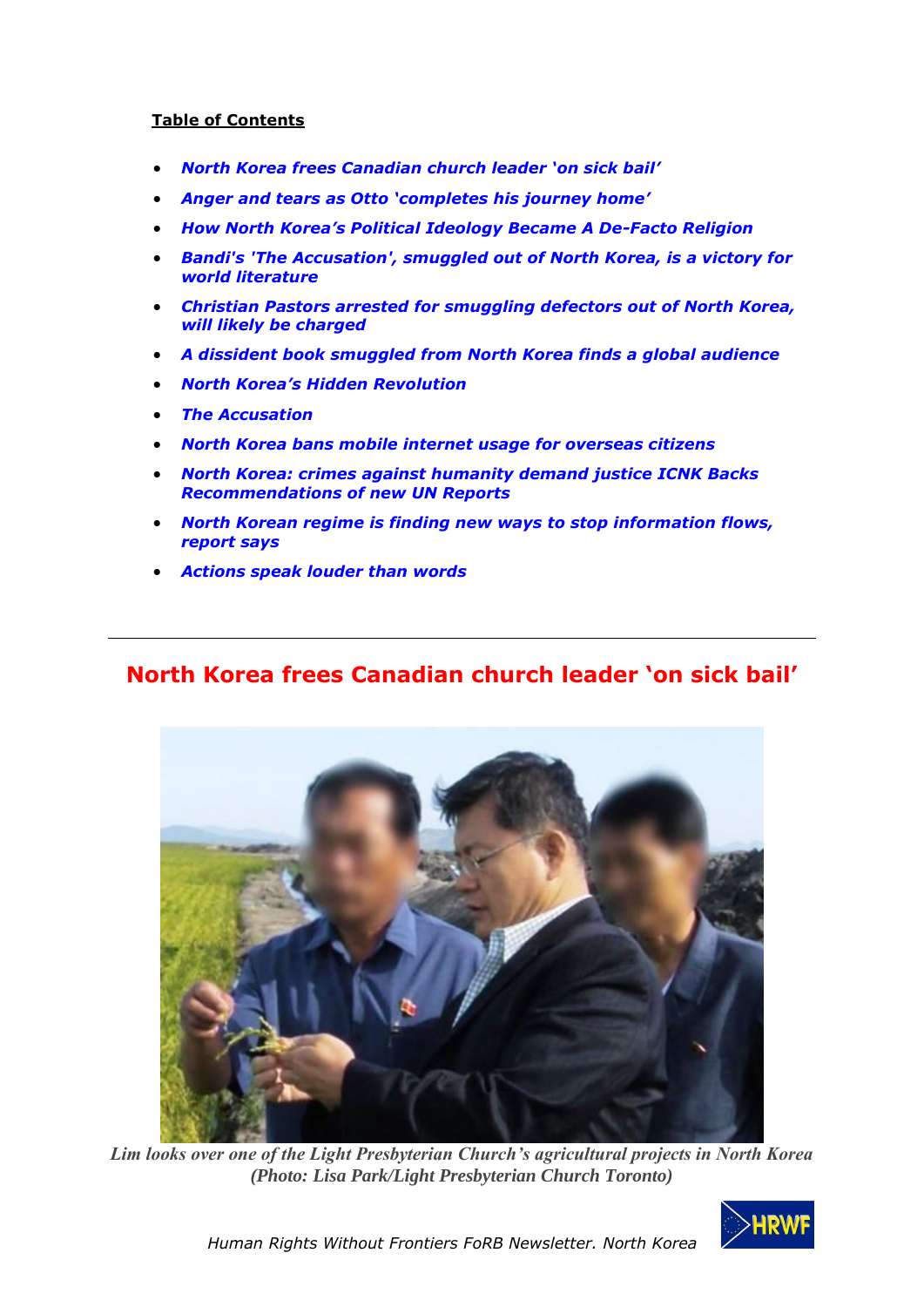Hyeun-soo Lim, the Korean Canadian church leader sentenced to life in prison with hard labour, has been freed today (9 August) "on sick bail", says a North Korean state news agency. Convicted in December 2015 by the country's Supreme Court of numerous charges, including an attempt to overthrow the government, he had been detained in North Korea since February 2015.

His release comes weeks after 22-year-old American student Otto Warmbier died at [home,](https://www.worldwatchmonitor.org/2017/06/anger-tears-otto-completes-journey-home/) a week after he had been belatedly [freed a](https://www.worldwatchmonitor.org/coe/north-korea-frees-us-student-otto-warmbier-coma/)fter his 15-month detention for stealing a small flag from his Pyongyang hotel.

This still leaves three Korean-Americans detained in North Korea, two of whom taught at the Pyongyang University of Science and Technology – Tony Kim and Kim Hak Song. Tony Kim, like Hyeun-Soo Lim, was involved with work in orphanages, and it was for this he was apparently detained, not his teaching at the University.

The third, Kim Dong Chul, a South Korea-born businessman and naturalised US citizen, is serving a sentence of 10 years of hard labour for "espionage".

Meanwhile, a North Korean man, Kim Seung-mo, 61, was arrested in early June on "spying" charges after meeting Christian relatives in China.

Hyeun-Soo Lim, head pastor at the Light Presbyterian Church in Toronto, had visited North Korea more than 100 times to distribute humanitarian aid for nursing homes, daycare centres and orphanages.

Lim's family had been disappointed in 2015 when [Canada's newly elected government](http://edition.cnn.com/2015/11/12/world/hyeon-soo-lim-canadian-north-korea/index.html)  [failed in attempts to secure his release.](http://edition.cnn.com/2015/11/12/world/hyeon-soo-lim-canadian-north-korea/index.html)

But his release now comes one day after a special envoy of the Canadian Prime Minister, Justin Trudeau, had arrived in Pyongyang.

#### *Background*

Lim's church [lost contact with him](https://www.worldwatchmonitor.org/coe/3570464/3726541/PastorNotHeardFromNorthKorea) in January 2015; it was thought that he had been quarantined as part of the government's attempt to prevent the spread of Ebola. In February 2015 it was revealed that Lim had been arrested and charged with slandering the North Korean leadership and its system of government. He was accused of trying to overthrow the country and establish a religious state.

During a press conference in July 2015, [Lim was forced to read out a public confession.](https://www.worldwatchmonitor.org/coe/3570464/3945703/3956584) Usually North Korea pronounces a sentence within weeks after such a "confession", but this time it took five months.

"Most likely, diplomatic efforts to secure Lim's release failed," World Watch Monitor was told in December 2015. The source, who cannot be named for security reasons, said North Korea had probably hoped to get more out of the negotiations. "Whatever that 'more' is, we don't know. Pastors like Lim, who have seen so much of how North Korea treats its prisoners, cannot easily be released. Unless Canada makes an offer North Korea can't refuse, I don't see Lim returning home anytime soon," the source said at the time.



*Human Rights Without Frontiers FoRB Newsletter. North Korea*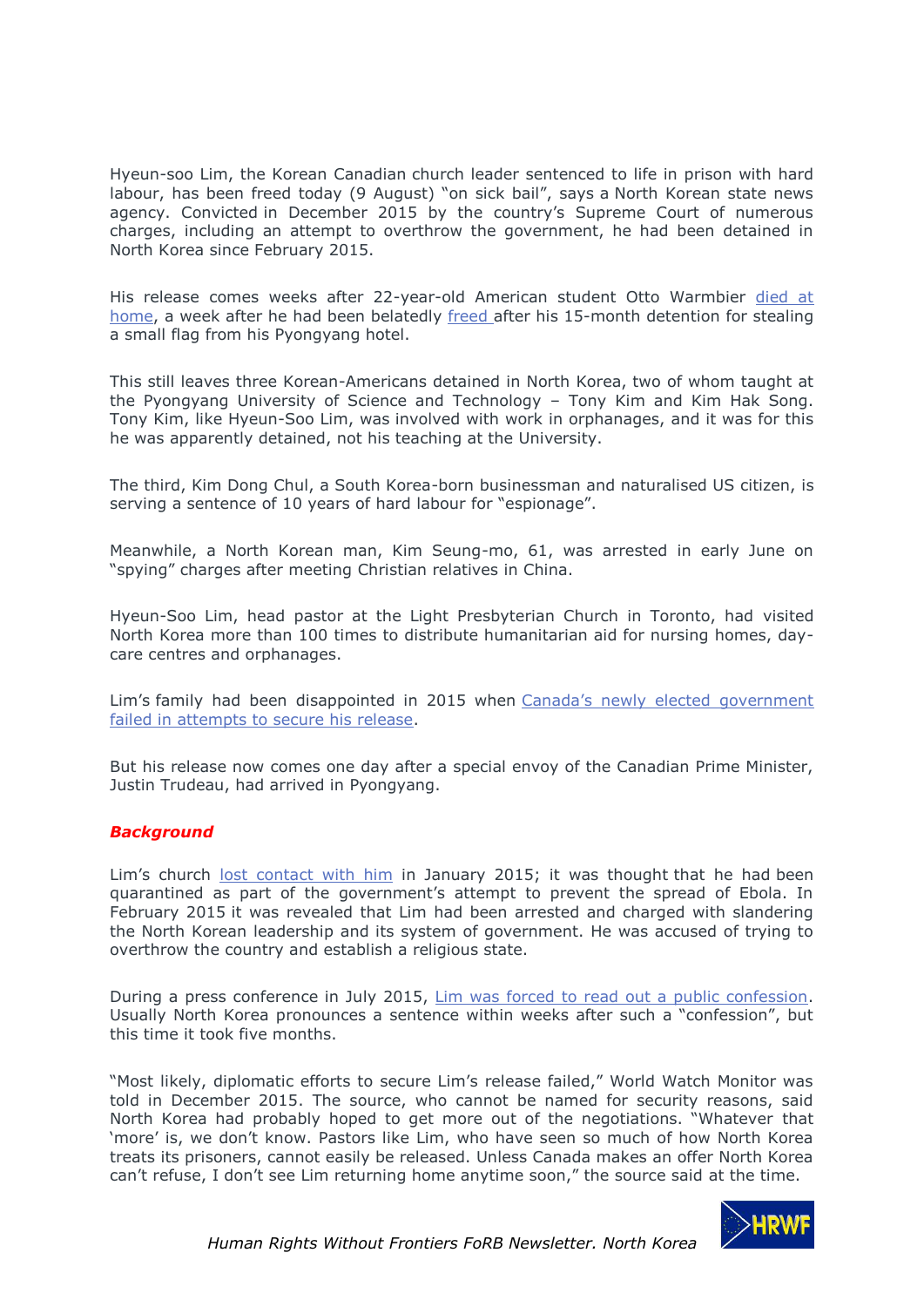Lim was involved in humanitarian aid and not with the "underground" church. It is believed his arrest and sentence would have had no impact on this church network, "but a case like this does outrage the North Korean government", the source said. "North Korean Christians could be dealt with even more harshly if they are exposed."

Since Lim's arrest, North Korea has applied a stricter visa policy. Last month, after Warmbier's death, the US ordered that no US citizen is to be allowed to visit North Korea.

#### *Previous case of life sentence*

In May 2014, North Korea sentenced South Korean pastor Kim Jong-Wook to a life of hard labour. As a missionary, Kim operated from the Chinese border city, Dandong, where he provided shelter, food and other aid to North Korean refugees who crossed the border seeking relief from the famine in their country. Kim also taught the refugees about the Bible.

North Korean agents infiltrated his network and convinced him to visit their country, which he did on 8 October 2013. Kim was expecting to find out what had happened to some refugees with whom he had lost contact, but instead he was arrested, interrogated and possibly tortured.

In February 2014, Kim told assembled North Korean television cameras he had spied for the South Korean government, had given money to North Koreans to set up 500 "underground" churches and attempted to overthrow the regime. After a trial in May 2014, North Korea's state media reported that prosecutors had sought the death penalty for Kim, but the court imposed the life sentence after the pastor had "sincerely repented".

#### *Enemies of the state*

To understand North Korea, it must be remembered that it links Christianity with South Korea and the United States, considered to be enemies of the state. Ever since North Korean Christians fled communist oppression and made a run for the South during the Korean War in the early 1950s, they have been seen as traitors. After the war, tens of thousands of Christians were arrested, forced into hard labour or put to death. A small remnant of the Christians who stayed went underground to live their faith in secret.

The successful arrests of Kim and other missionaries – such as Korean-American Kenneth Bae, and Australian John Short, both of whom were later released – are part of the reason why North Korea has been extending its crackdown on Christian activities in its own country and the Chinese border area.

Observers believe that Christians make the North Korean authorities feel insecure by – allegedly – spying for the enemy, meeting in secret and not revering their government enough. Comparisons are sometimes made with the Jews and what they represented in Nazi Germany – the Christians in Kim Jong-Un's regime are seen as disloyal, which is not just a transgression of the law, but also a sin of the gravest kind that deserves severe punishment.

#### *Horrors of Camp 25*

"I was locked up for years in Camp 25 near Chongjin [a camp for political prisoners where many Christians are thought to be held]," said one North Korean refugee. "I will

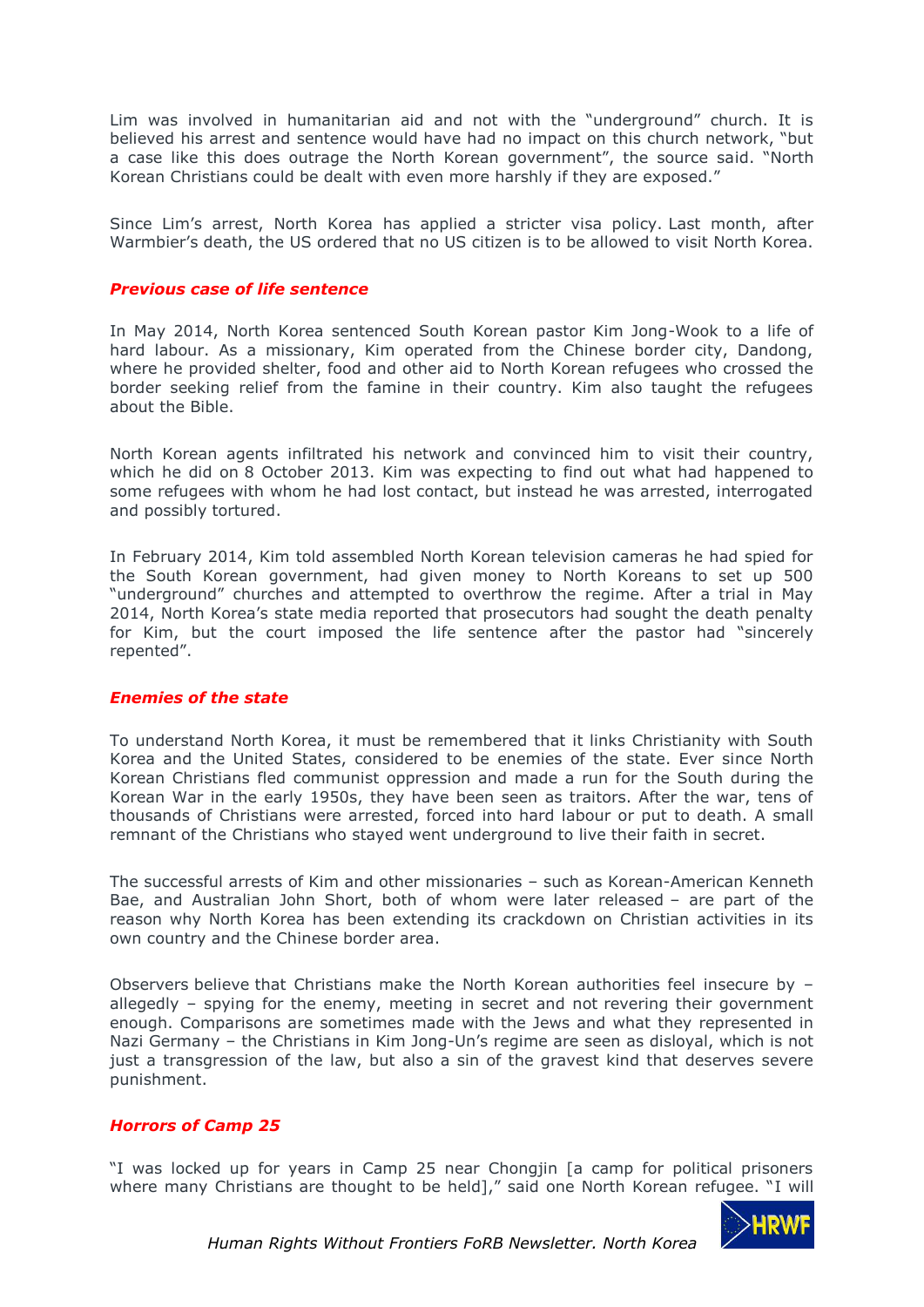never forget the prisoners who were too weak to continue their work. The guards would pick them up and put them on an automatic belt that threw them into a large oven while they were still alive."

Despite all the arrests, the North Korean government has not won its "war" against Christianity. The Church has survived almost 70 years of severe persecution. According to Open Doors, an expert source on North Korean Christianity, there are about [300,000](https://www.opendoorsusa.org/christian-persecution/world-watch-list/north-korea/)  [Christians in North Korea,](https://www.opendoorsusa.org/christian-persecution/world-watch-list/north-korea/) which has for the last 11 years topped its [World Watch List](https://www.worldwatchmonitor.org/what-is-the-world-watch-list/) of the most repressive places to live if you are a Christian.

## <span id="page-3-0"></span>**Anger and tears as Otto 'completes his journey home'**

World Watch Monitor (20.06.2017) - <http://bit.ly/2sP1WBJ> - The family of 22-year-old Otto Warmbier confirmed his death yesterday (19 June), just a week after he was released, in a coma, from 15 months' detention in North Korea.

In a statement, the family said it was their "sad duty to report that our son, Otto Warmbier, has completed his journey home".

They said he had been "unable to speak, unable to see and unable to react to verbal commands".

"The awful torturous mistreatment our son received at the hands of the North Koreans ensured that no other outcome was possible beyond the sad one we experienced today," they said.

Last week, his father Fred had said there was "no excuse for a civilised nation to have kept [Otto's] condition secret and to have denied him top-notch medical care", and that he and his wife, Cindy, had gone for 15 months "without a word from or about" their son.

He added that he didn't believe North Korea's explanation for the coma being that Otto had contracted botulism (caused by a toxin), which they had treated with a sleeping pill. Doctors in the US also disputed North Korea's explanation, though they said there was no evidence he had suffered physical abuse. Before his death, it was confirmed that Otto had suffered severe brain damage.

A statement from US President Donald Trump said: "The United States once again condemns the brutality of the North Korean regime, as we mourn its latest victim."

Mr Trump vowed that his administration would redouble its efforts to "prevent such tragedies from befalling innocent people at the hands of regimes that do not respect the rule of law or basic human decency".

### *Background*

Otto Warmbier had been detained since January 2016, and was later sentenced to 15 years' hard labour, for attempting to steal a propaganda sign from his Pyongyang hotel.

At a televised news conference a month after his arrest, Warmbier said he had stolen the sign for a "deaconess" at his Friendship United Methodist Church in Ohio, after she promised to give him a used car worth \$10,000 if he brought back the sign. However, the senior pastor at the church in Wyoming, Ohio, told CNN at that time that he did not know

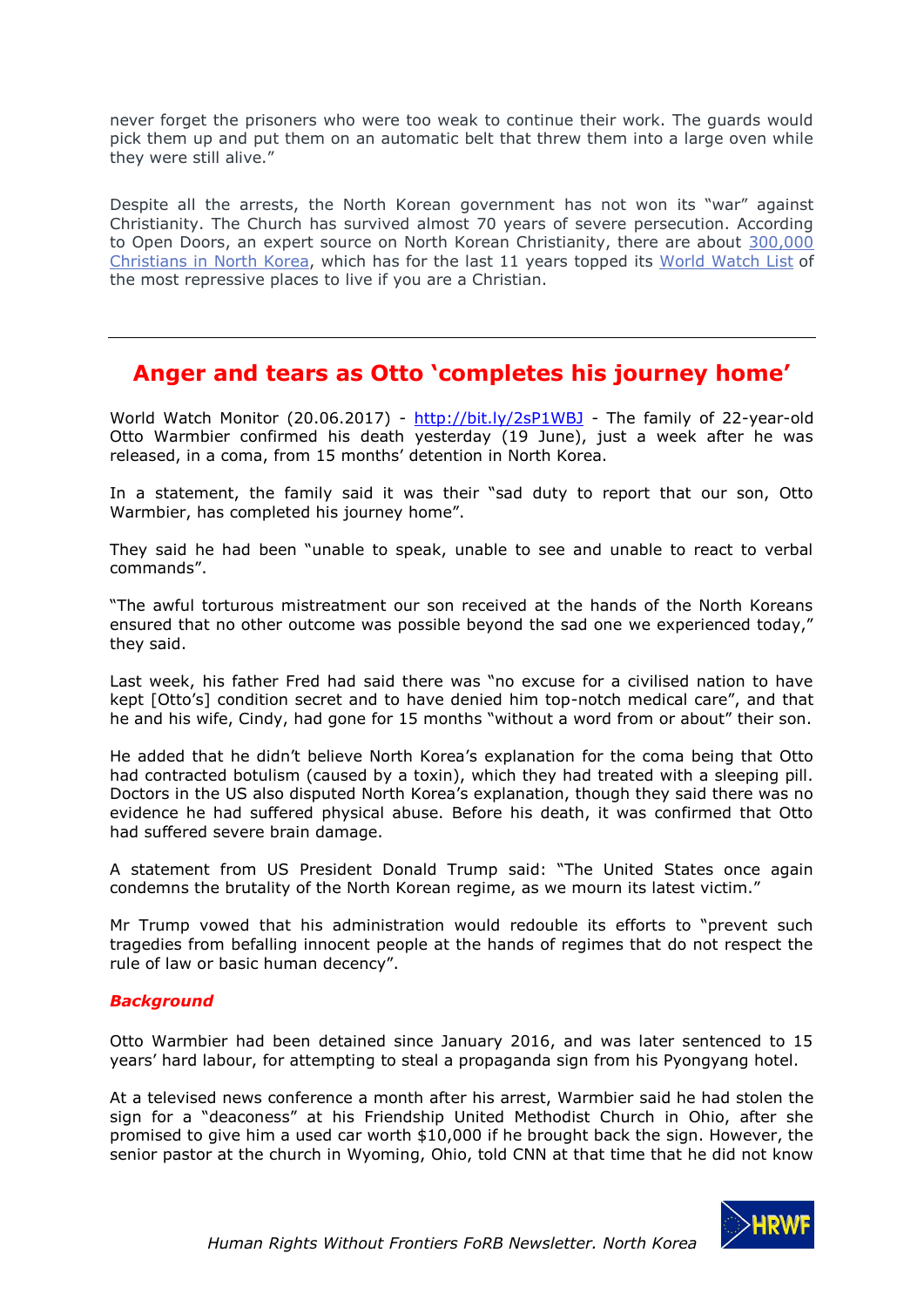the person identified by Warmbier as a deaconess there, and said Warmbier was not a member of the congregation.

North Korea is ranked No. 1 on Open Doors' 2017 World Watch List of the 50 most difficult places to be a Christian.

A North Korean man, Kim Seung-mo, 61, was arrested earlier this month on "spying" charges after meeting with Christian relatives in China.

In April, Tony Kim and Kim Hak Song were arrested, having both worked with North Korea's Christian-run Pyongyang University of Science and Technology.

Previously, in 2015, 62-year-old Korean-American missionary Kim Dong Chul was detained and Korean-Canadian pastor Hyeun-soo Lim was given a life sentence for charges including trying to overthrow the government. Like Tony Kim, Lim was involved in humanitarian work with orphanages.

### <span id="page-4-0"></span>**How North Korea's Political Ideology Became A De-Facto Religion**

#### *On Tuesday, the highly insular North Korea conducted a massive artillery drill to mark the foundation of its military as tensions with the United States continued to escalate.*

By Antonia Blumberg

The Huffington Post (27.04.2017) - <http://bit.ly/2prbe4B> - Like many aspects of North Korea's political and economic systems, its military came into being under the late president Kim Il Sung. Born into a Christian family during a time of Japanese colonial rule in Korea, Kim rose to power with a vision of an isolated, almost hermit-like independence for his fledgling country.

It was under Kim that the political ideology of "juche"  $-$  a guiding philosophy that places commitment to the state above all else  $-$  took hold in the 1950s and solidified in subsequent decades.

Juche's pervading influence on civic life explains why freedoms of any sort, including religion, are scarce in a nation that treats its current and past leaders as heroes of mythic proportion.

Juche literally means self-reliance. As a political philosophy, it entails utter independence to the exclusion of any kind of outside influence. Kim described the ideology in a 1955 speech in the aftermath of the Korean War by saying: "All ideological work must be subordinated to the interests of the Korean revolution." In other words, the state, its leaders and its political vision come before the interests and identities of individuals.

In practice, said Korean history scholar Donald Baker, juche  $-$  and the unconditional loyalty it demands of the citizens — has "evolved into a functional equivalent of religion."

As a result, organized religion is tolerated at best and viewed as secondary to juche, which operates to maintain North Koreans' faith in the government and in the Kim family. "Juche serves as an ideological tool for unifying the country," Baker, a professor of Korean history and civilization at the University of British Columbia, told HuffPost. "It says, 'We don't need God. Instead, we rely on the leader.'"

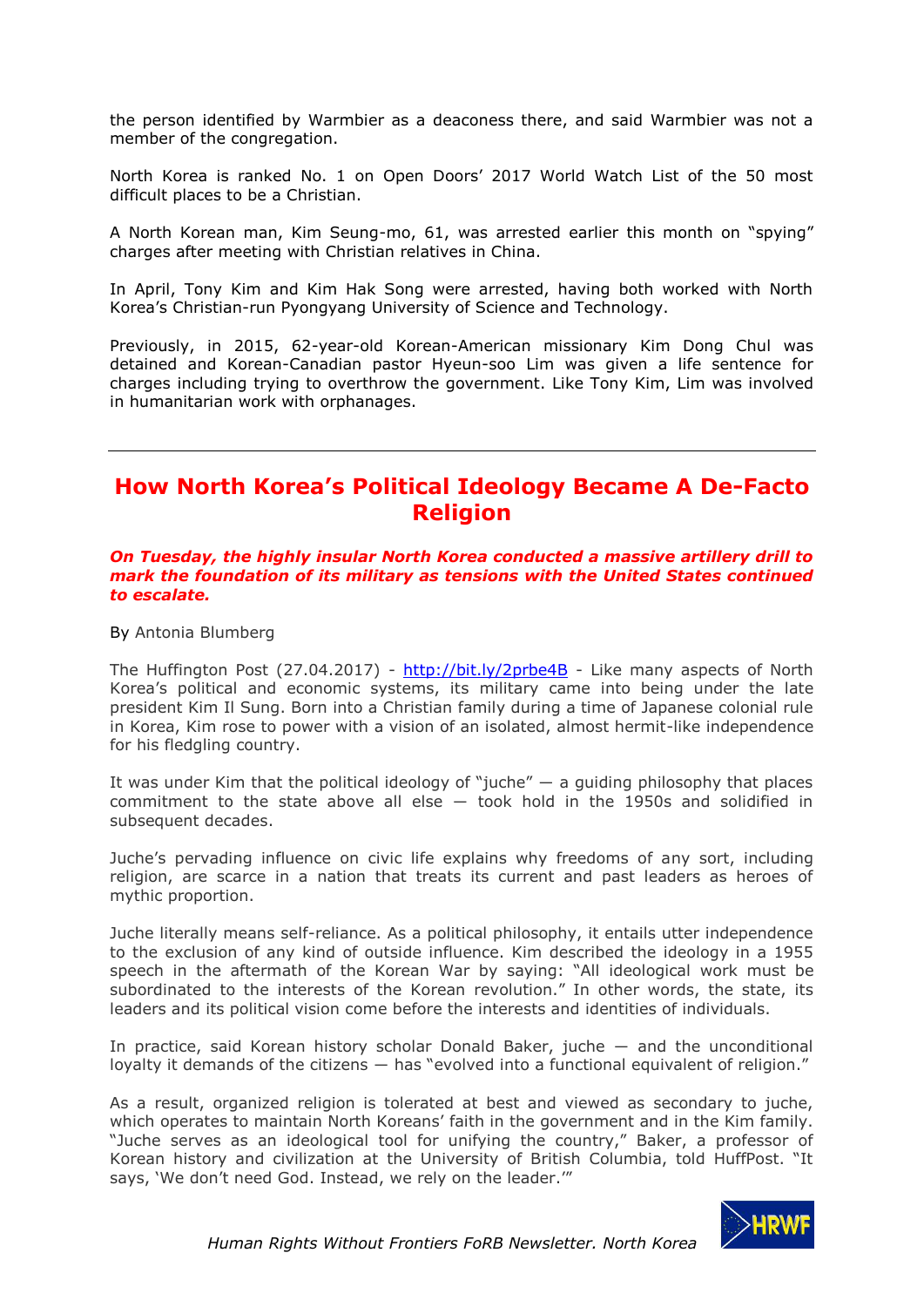Like religion might, juche even promises North Koreans a kind of immortality through their dedication to the state.

"In juche human beings are defined as members of a sociopolitical community," Baker said. "There's no individual apart from the community. Immortality comes about in that if your body dies, as long as your community survives you'll have some sort of continued existence."

As scholar Grace Lee wrote in an article on juche published in the Stanford Journal of East Asian Affairs: "When Kim Il Sung unilaterally declared juche to be the governing principle of all aspects of North Korean life, as well as the ideological basis of all state policies, the philosophy gained the full authority of Kim Il Sung's godlike status."

There are an estimated 40,000 statues of the late president throughout the country. Every home in North Korea is required to have portraits of Kim and his son and successor, Kim Jong Il, who died in 2011, displayed. The portraits are treated like sacred objects and must be kept clean and well-maintained.

The bodies of Kim Il Sung and Kim Jong Il are embalmed and on display at Pyongyang's Kumsusan Memorial Palace, a site known at the "palace of the sun" and treated like a shrine. Like his father, Kim Jong Il is also revered with an immortal status and carries the title "eternal leader."

Kim Il Sung's grandson and the current leader of North Korea, Kim Jong Un, is often referred to as having "a sacred bloodline," Baker explained. As long as he and his descendants survive, the juche community lives on.

Some say juche builds upon Marxist ideals, which governed the country for the first half of the 20th century, but Baker argues the ideology has more to do with Korea's history of Confucianism than with communism.

"Confucianism has a focus on the family and on community," Baker said. "There's the idea that your identity comes from your family and your community. You're alive as long as your descendants remember you."

Confucianism, a spiritual philosophy that developed in China some 2,500 years ago, was a guiding ideology in Korea for centuries and dictated an antagonism toward organized religion long before Kim ever came into power.

Under Confucianism, citizens were required to observe certain rituals, including funeral rites. When someone died, their children were required to honor the deceased by commemorating a tablet with their name on it and bowing before it during rituals. In Catholicism, this treatment of a sacred object was considered to be idolatry. Paul Yun Ji-Chung, a Korean Catholic man alive in the late 18th century, angered the government by failing to perform the tablet duty after his mother died. He was executed in 1791.

Pope Francis beatified Ji-Chung in 2014, bestowing upon him a blessed status one step away from sainthood.

The Catholic leader also honored more than 100 priests and laity who met a similar fate to Ji-Chung in Korea. One man, Bishop Francis Borgia Hong Yong-ho of Pyongyang, was imprisoned in 1949 under Kim and is believed to have died in a prison camp.

North Korea continues to view Christianity with distrust. The government sees the 2,000 year-old faith as a tool of foreign powers, Baker said, evidenced by the arrival of missionaries who came from abroad throughout the 18th and 19th centuries. Buddhism,

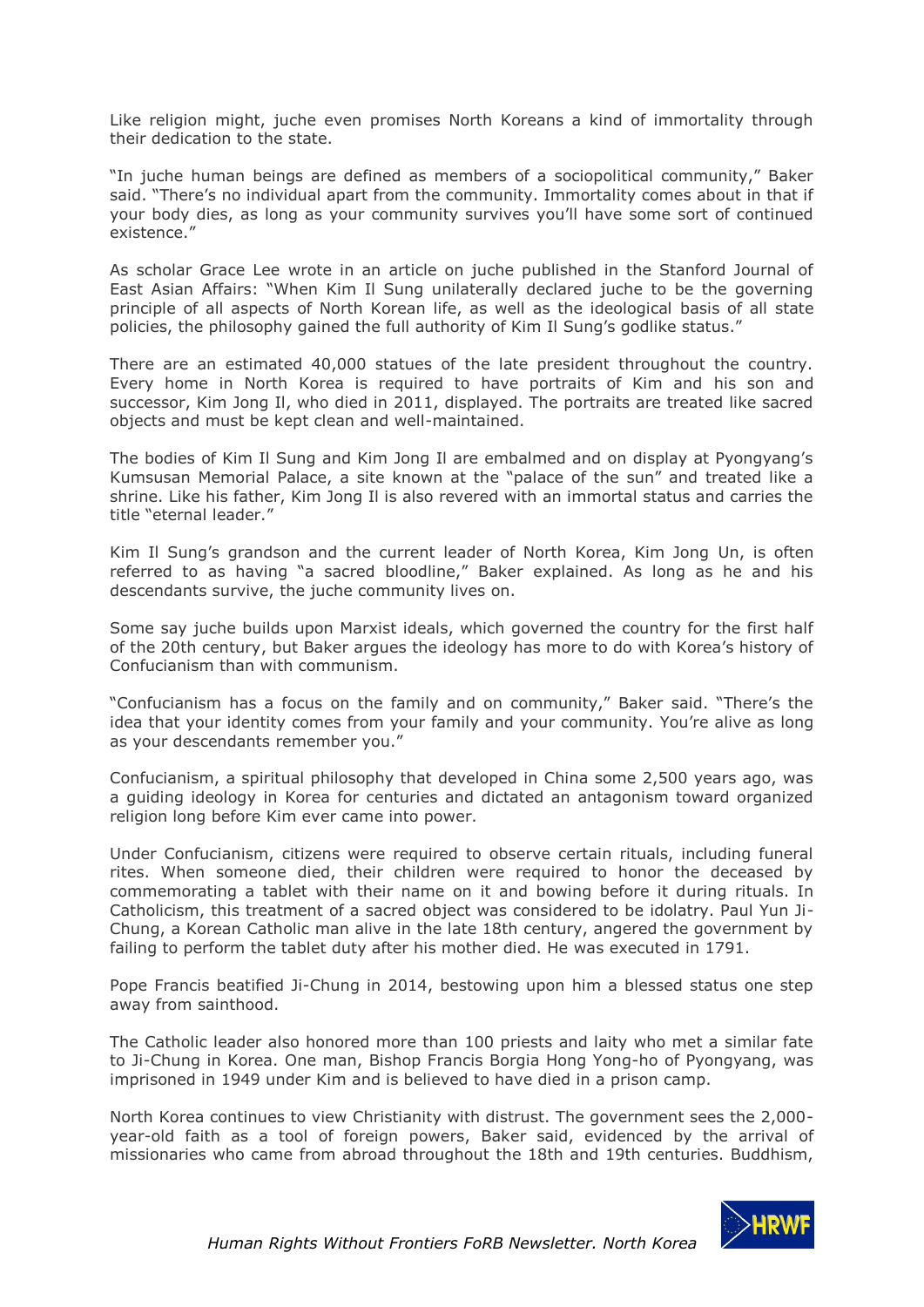one of the other main religions maintaining a fragile presence in the country, is largely seen as the product of the past.

The government allows religious organizations to exist, but membership is small for a country of some 25 million. There are an estimated 10,000 members of the Korean Christian Federation, North Korea's Protestant organization. North Korean authorities have reported roughly 3,000 members of the country's Catholic association, about 10,000 in the Buddhist federation, and some 15,000 in the indigenous Korean Chondoism movement.

Pew Research Center reports higher numbers of religious affiliation in the country, derived from estimates from the World Religion Database, with some 480,000 Christians, 370,000 Buddhists and 3 million adherents of folk religions in North Korea as of 2010.

But the Central Intelligence Agency's World Factbook notes: "Autonomous religious activities [are] now almost nonexistent [in North Korea.] Government-sponsored religious groups exist to provide illusion of religious freedom."

"One of the reasons they allow religious organizations to operate is for international cooperation," the scholar said. "They can send representatives to religious conferences, like the International Council of Churches, and spread propaganda." Namely, an international presence at faith conferences allows the country to maintain a facade of religious freedom.

Folk religious practices, including shamanism and fortune-telling, exist in parts of the country, according to Ji-Min Kang, a North Korean writer for The Guardian. Kang, who left North Korea in 2005, reported that it's common for people in North Korea to turn to shamans and fortune-tellers for help in their daily lives. "Many North Koreans invest their money in fortune-telling," Kang wrote in a 2014 article. "North Koreans, you see, would rather trust the spirits than the party or nation."

The government is outwardly opposed to fortune-telling, but Kang said there are rumors that even the country's top elites and officials consult fortune-tellers or, if they're men, send their wives to do so.

Activists have indicated that citizens get around the government's restrictions on religion by worshipping in secret churches. Reports of an underground church network helping smuggle refugees out of the country have painted an inspiring image of resistance in recent years. But Baker is skeptical about the presence or impact of such a reported network.

"Most of the Christians who could fled to the South during the war. It'd be very difficult to maintain a Christian community in North Korea because you really don't have any privacy," he said. "Government officials could break into your home at any time to make sure you have your Kim Il Sung portrait displayed. And none of the refugees I know who have left have said they know anything about an underground church."

Resistance to the government's overwhelming demand for loyalty in the form of religious organizing is scarce  $-$  or at least inconspicuous  $-$  because "people are too afraid to even engage with religion," Baker said. Where the government does occasionally crack down, though, is on foreigners. If a tourist so much as leaves a Bible in their hotel room, they could be arrested at the airport and detained for questioning.

In 2015, Korean Canadian pastor Hyeon Soo Lim was arrested during a humanitarian trip to North Korea and accused of using religion to try to destroy the country and help foreign powers lure North Korean citizens away. The 62-year-old was sentenced to life in prison with hard labor. His fate remains uncertain.

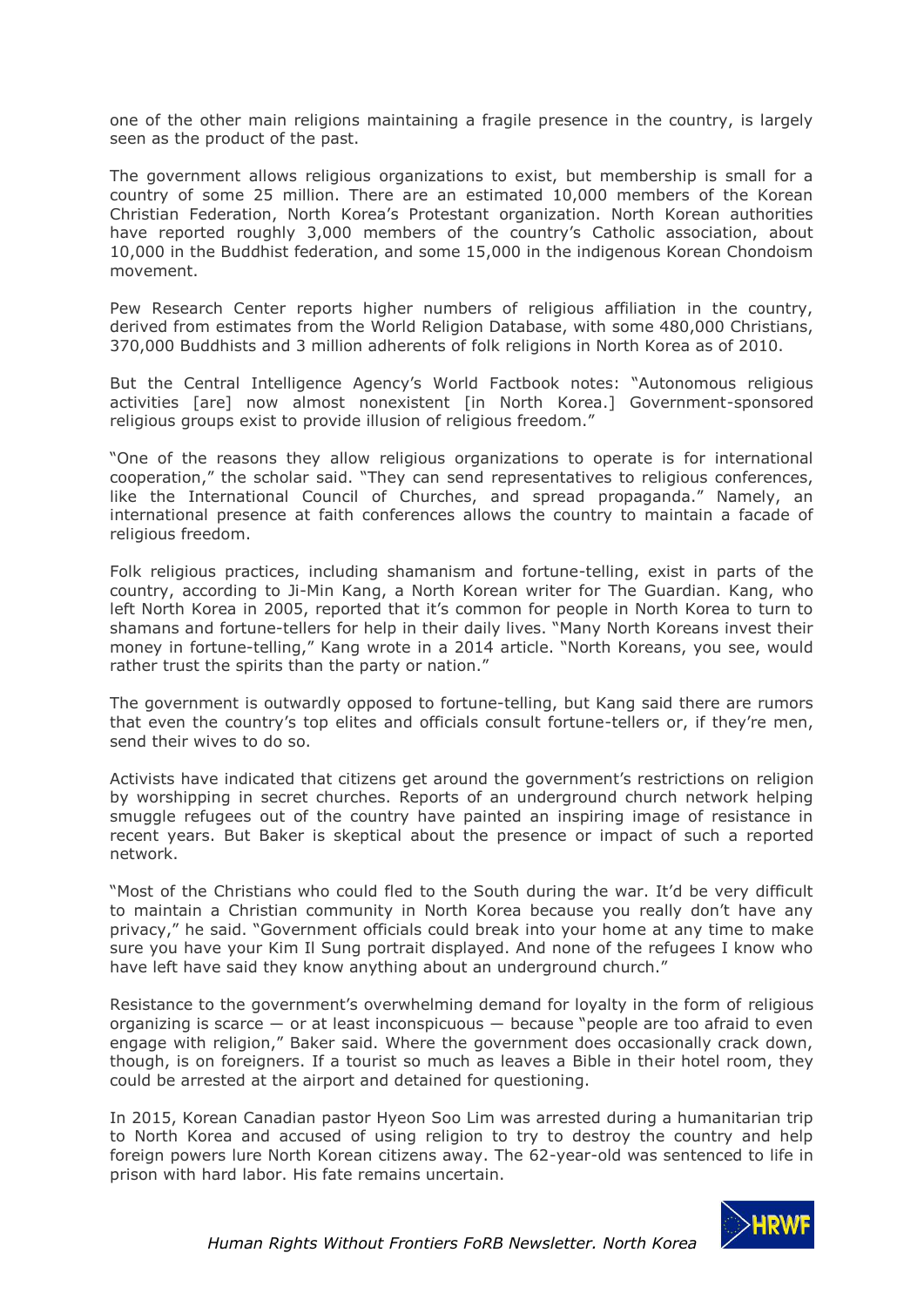## <span id="page-7-0"></span>**Bandi's 'The Accusation', smuggled out of North Korea, is a victory for world literature**

 $\_$  , and the set of the set of the set of the set of the set of the set of the set of the set of the set of the set of the set of the set of the set of the set of the set of the set of the set of the set of the set of th

### *The seven stories and compelling biographical afterword collected here depict the struggles of North Koreans living under the fist of Kim Il-sung.*

By Michael Barron



The Culture Trip (17.03.2017) -  $\frac{http://bit.ly/2nNd63M}{http://bit.ly/2nNd63M}$  $\frac{http://bit.ly/2nNd63M}{http://bit.ly/2nNd63M}$  $\frac{http://bit.ly/2nNd63M}{http://bit.ly/2nNd63M}$  - The canon of the 20th century is marked by writers who were sent off to prison or exiled, who were savagely beaten or tortured, or who were executed for their words. Literature is made richer by the risks writers have taken to get their work past censorship and into sympathetic hands—risks that are still very much a reality in many parts of the world. PEN International tracks hundreds of persecuted writers around the world each year, tirelessly documenting the status of their cases, and promoting awareness and advocacy with international campaigns, including a Day of the Imprisoned Writer.

And yet it's because of the risks involved that we know about the cruelties of the Gulag, or of life in the prisons of the Khmer Rouge, or of the persecutions of Cuban revolutionaries. Add to this dissident literary canon *The Accusation*—a collection of seven stories set in North Korea during the twilight rule of Kim il-sung (the grandfather of Kim Jong-un), and the "Arduous March," a period of famine that followed his passing. While there are North Korean writers who, after defecting to the South, have contributed scathing words about life in the North, the publication of *The Accusation*, written by the pseudonymous Bandi (meaning "firefly") is the first work by a writer still living in the Hermit Kingdom to be smuggled out for international publication.

Rendered in English by the preeminent translator of Korean literature Deborah Smith, *The Accusation* is revelatory in its unveiling of North Korean society. As a singleparty totalitarian state, privilege is granted only to its members, whereas low social standing is only a step away from penance. The characters who inhabit *The Accusation*, based in large part on the experiences of real people, all fall victim to the ideologies of

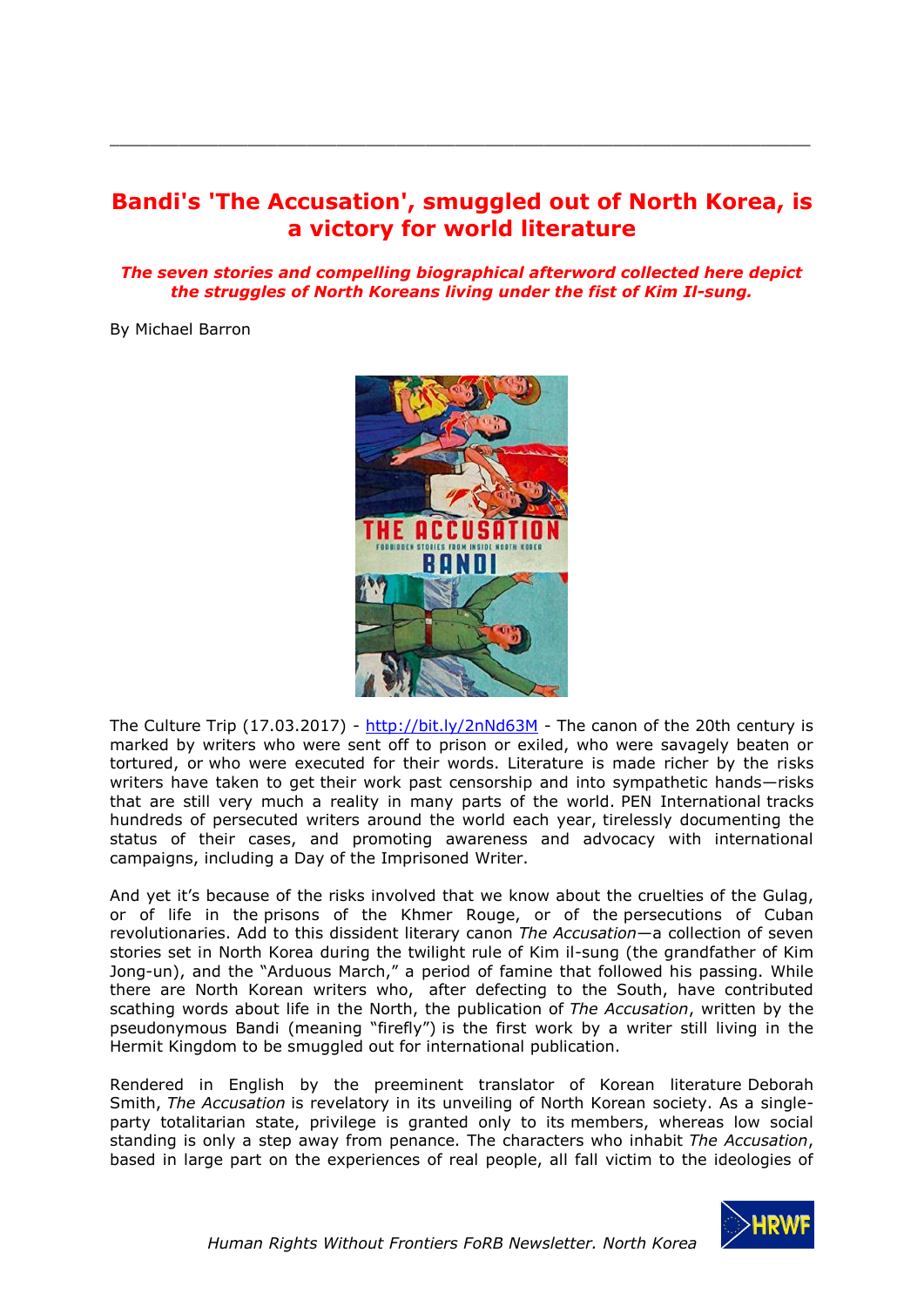the Party, and the nuance of their penitential woes and belated disillusionment can be sobering to read. As South Korean writer Kim Seong-dong writes in his afterword:

"Bandi took upon himself the role of a spokesperson denouncing the misery inflicted on the North Korean people by North Korean-style socialism, a system riddled with internal contradictions…one by one, he collected instances in which citizens were forced to swallow this painful reality, without being able to breathe a word of complaint."

We learn rather quickly just how easy it is to cross and be disciplined by the Party. Curtains the wrong color? That's a charge. Flood ruins the Party's crops? Blame the impoverished farmer. Misdemeanors even trickle down to private family matters: one character is imprisoned for traveling without a mandatory pass to visit a sick mother; a husband, wife, and child are banished from Pyongyang when the mother of her epileptic two-year-old puts his needs before the veneration of the Great Leader.

The full absurdity of Kim Il-sung himself is not lost on Bandi, who manages to slip in a few digs at the former dictator. In one story, a woman fed up with waiting 32 hours for her train, leaves the station and walks along an empty stretch of highway toward her destination when, ridiculously, who should appear on the road but Kim Il-sung's motorcade. It stops before the frightened woman, and in the preposterous encounter that ensues, she is able to glimpse the Great Leader's more earthly features such as "a bulging paunch that bent his arms in the shape of a Cyrillic Ф" and the malleability of the country to bend to his will:

"Only now was Mrs. Oh able to grasp just what kind of Class One event could shut down both the road and rail. Kim Il-sung was traveling along a route where both options were possible, so they took the train when that was most convenient, then switched to the car whenever there was an opportunity to enjoy the coastal scenery."

Seriously? Yes, seriously.

*The Accusation* provides a real-life analogue to *1984,* down to brazen examples of Newspeak and Forever War employed by the Party, but this extreme authoritarianism also plays to Bandi's talent as a writer. He is a keen observer of how North Koreans suffer, and like a sleeper aware of his own nightmare, commands an uncanny ability to frame the ludicrous situations that fester under its rule with arresting solemnity.

According to Kim Seong-dong's afterword (which is as gripping as Bandi's own stories), Bandi is a state-sanctioned writer, a member of the Chosun Literature and Art General League which, along with every other art institution on North Korea, is overseen by the Party's Department of Propaganda and Agitation. They are the institution responsible for sanctioning literary publications and the writers who are allowed to publish in them. (Surprisingly, along with the mainstay hammer and sickle, the emblem of the Worker's Party is bisected by a calligraphy brush to symbolize "intellectualism.") While talent is but one criterion it takes to be a North Korean writer, apparently Bandi was among its very best and became a regular contributor to these Party-approved periodicals, while privately honing his craft of chronicling the people who have suffered under the Kims.

Movements to smuggle *The Accusation* began when a relative of Bandi's confided her plans to defect and, in return, he confessed to her his secret manuscript; it ended many months later when it was ferried back to Seoul by a messenger—entrusted by his relative and Do Hee-yun, a representative for a North Korean refugee advocacy group—who nestled it between *The Selected Works of Kim il-Sung* and *The Legacy of Works by Kim Jong-il*. As the publication of *The Accusation* spreads like wildfire into numerous

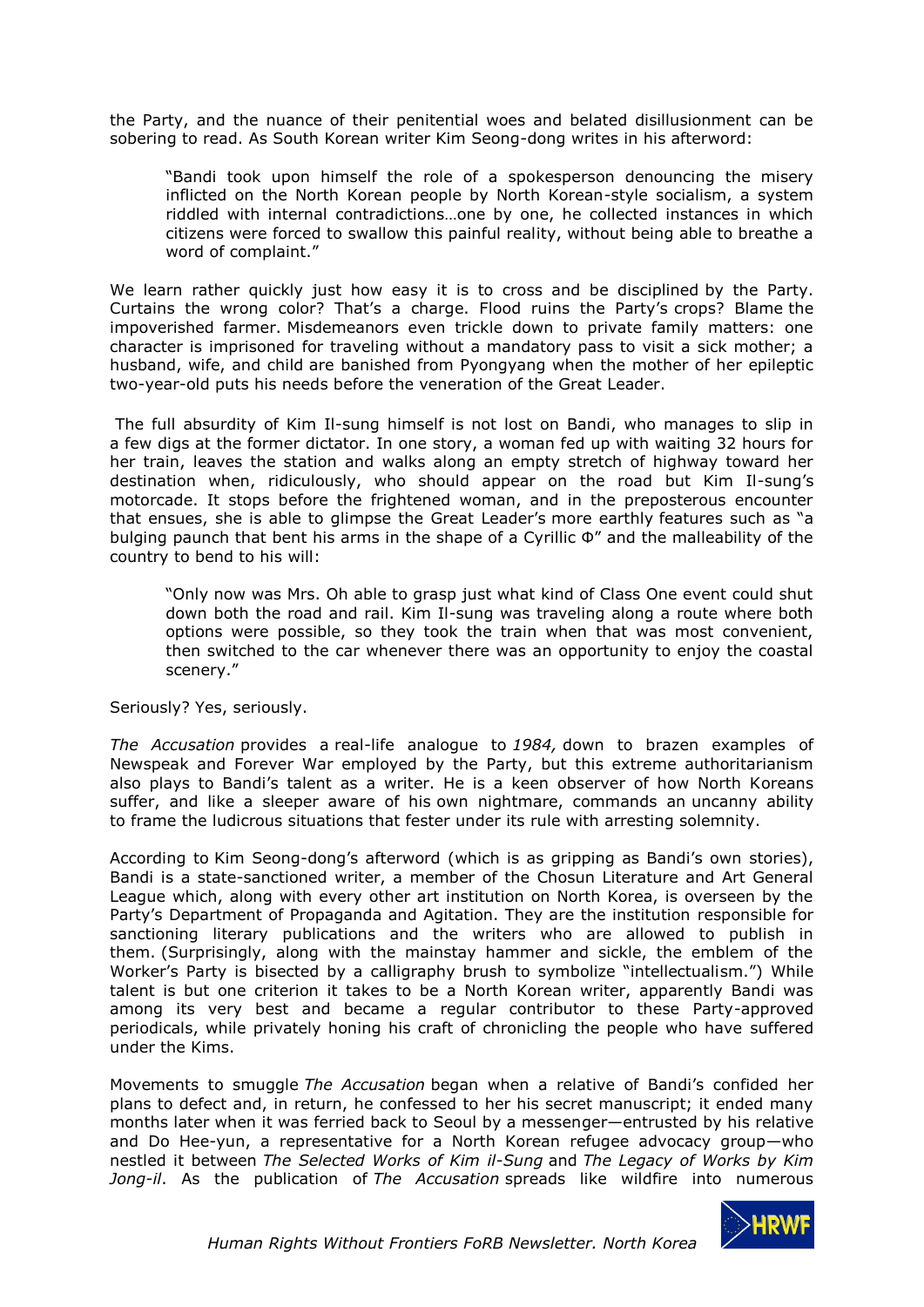languages, an increasing number of voices are calling for Bandi to receive the Nobel. In 2015, however, Do Hee-Yun claimed not to have heard from Bandi in months and feared his arrest and possible execution, yet more recently publications have cited Bandi as alive. I choose to believe that he has not been found out, and that while Bandi may have risked his life to publish this astounding contribution to literature, he has not ultimately had to pay for it.

*[THE ACCUSATION](https://www.amazon.com/gp/product/0802126200/?tag=thecultri-20)* by Bandi translated by Deborah Smith Grove Press (US) | Serpent's Tail (UK) Hardcover | 256 pp | \$25.00 This book can be purchased on Amazon here: <https://www.amazon.com/Accusation-Forbidden-Stories-Inside-North/dp/0802126200>

## <span id="page-9-0"></span>**Christian Pastors arrested for smuggling defectors out of North Korea, will likely be charged**

By Leah Marieann Klett

The Gospel Herald (16.03.2017) - <http://bit.ly/2mrLSUp> - Two South Korean Christian pastors have been arrested in China for allegedly helping to smuggle North Korean defectors out of the country.

Reuters quotes Yonhap news agency as reporting that one of the pastors was arrested with his wife as the pair tried to board a flight from China to South Korea, while the other was arrested at a Chinese hotel.

The wives of the two had been released but the pastors remained under arrest, the news agency said.

Pastor Peter Jung, who heads Justice for North Korea in Seoul, told Yonhap the two South Korean nationals were "protecting defectors" but were tracked down by Chinese police who promptly arrested the religious clerics and their families.

"The arrested pastors openly stated to Chinese authorities they were helping North Korean defectors out of fear they would be subject to inhumane treatment if repatriated to the North," Jung said.

He added that Chinese police are seeking to charge the South Koreans for operating a human smuggling operation.

The arrests come amid an ongoing crackdown against Christian evangelizing in China and a mass expulsion of South Korean missionaries. According to Asianews, authorities recently arrested four missionaries and deported at least 32 more. The missionaries had been working in the northeast Yanji region of the country - which borders North Korea for decades, providing assistance to fugitives fleeing North Korea.

"Chinese authorities raided the homes of the missionaries, citing a problem with their visas, and told them to leave," a human rights activist told AFP.

The outlet notes that while missionary work from the foreigners is illegal in China, evangelism from South Korean missionaries has been overlooked on the grounds that these missionaries prove humanitarian service.

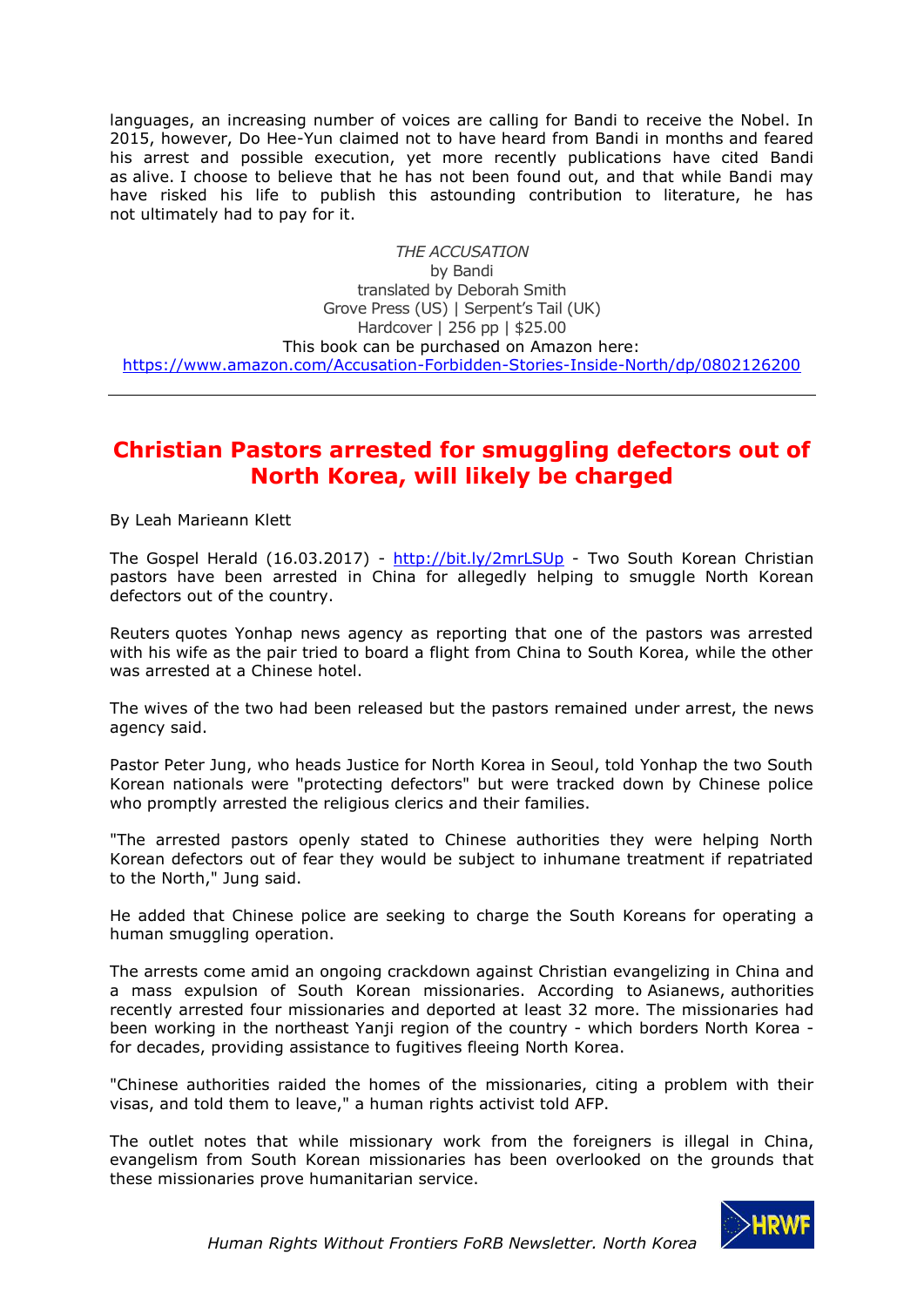According to Reuters, China has a strictly enforced policy of sending back illegal entrants from North Korea, whom it considers economic migrants. For over a decade, North Korea has ranked no. 1 on Open Door USA's World [Watch](https://www.opendoorsusa.org/christian-persecution/world-watch-list/) List of countries where believers face the most persecution.

"Worship of the ruling Kim family is mandated for all citizens, and those who don't comply (including Christians) are arrested, imprisoned, tortured or killed," reads the report. "Entire Christian families are imprisoned in hard labor camps, where unknown numbers die each year from torture, beatings, overexertion and starvation. Those who attempt to flee to South Korea through China risk execution or life imprisonment, and those who stay behind often fare no better."

## <span id="page-10-0"></span>**[A dissident book smuggled from North Korea finds a](http://hrwf.eu/north-korea-a-dissident-book-smuggled-from-north-korea-finds-a-global-audience/)  [global audience](http://hrwf.eu/north-korea-a-dissident-book-smuggled-from-north-korea-finds-a-global-audience/)**

By Choe Sang-Hun

The New York Times (19.03.2017) – <http://nyti.ms/2nW6osy> – It was a dog-eared manuscript, 743 pages bound in string. But for Do Hee-youn, an activist campaigning for human rights in North Korea, it was nothing less than stunning.

In 2013, Mr. Do got hold of what he believed was the first manuscript by a living dissident writer in North Korea that had been smuggled out. Written in meticulous longhand on the coarse brown manuscript paper used in North Korea, the book  $-$  a collection of seven short stories — was a fierce indictment of life in the totalitarian North. The author wrote of living "like a machine that talked, a yoked human."

Thanks to Mr. Do's efforts, the book, "The Accusation," written under the pseudonym Bandi ("Firefly" in Korean), has found audiences around the world. It has been translated into 18 languages and published in 20 countries. Translated by Deborah Smith into English and published by Grove Press, "The Accusation: Forbidden Stories From Inside North Korea" hit the United States market this month.

"This is the debut of 'North Korea's Solzhenitsyn,'" said Kim Kwang-jin, a defector and researcher at the government-funded Institute for National Security Strategy in Seoul, the South Korean capital, comparing Bandi to the Russian novelist and Nobel laureate whose writing helped raise global awareness of the gulag forced labor camps of the old Soviet Union. The [Guardian](https://www.theguardian.com/books/2017/mar/11/the-accusation-forbidden-stories-from-inside-north-korea-by-bandi-review) wrote, "In its scope and courage, 'The Accusation' is an act of great love."

How "The Accusation" came to light is a story of its own. In 2012, Mr. Do received an urgent call from fellow human rights activists in China: A North Korean woman had been caught by the Chinese police and was about to be extradited to the North, where she would certainly face time in a prison camp. Mr. Do raised cash to help her bribe her way out and to bring her to South Korea.

She told Mr. Do that before fleeing the North, she went to say goodbye to a relative, Bandi. He asked her to take a seditious manuscript he had been hiding, but she was too afraid to smuggle it across the border into China; if she was caught, she, the writer and their families would certainly have been banished into prison camps, if not executed.

She gave Bandi's real name and his North Korean address to Mr. Do, who hired an ethnic Korean in China to travel to North Korea as a tourist and discreetly contact the writer. In 2013, the manuscript was smuggled out, hidden among works of propaganda glorifying

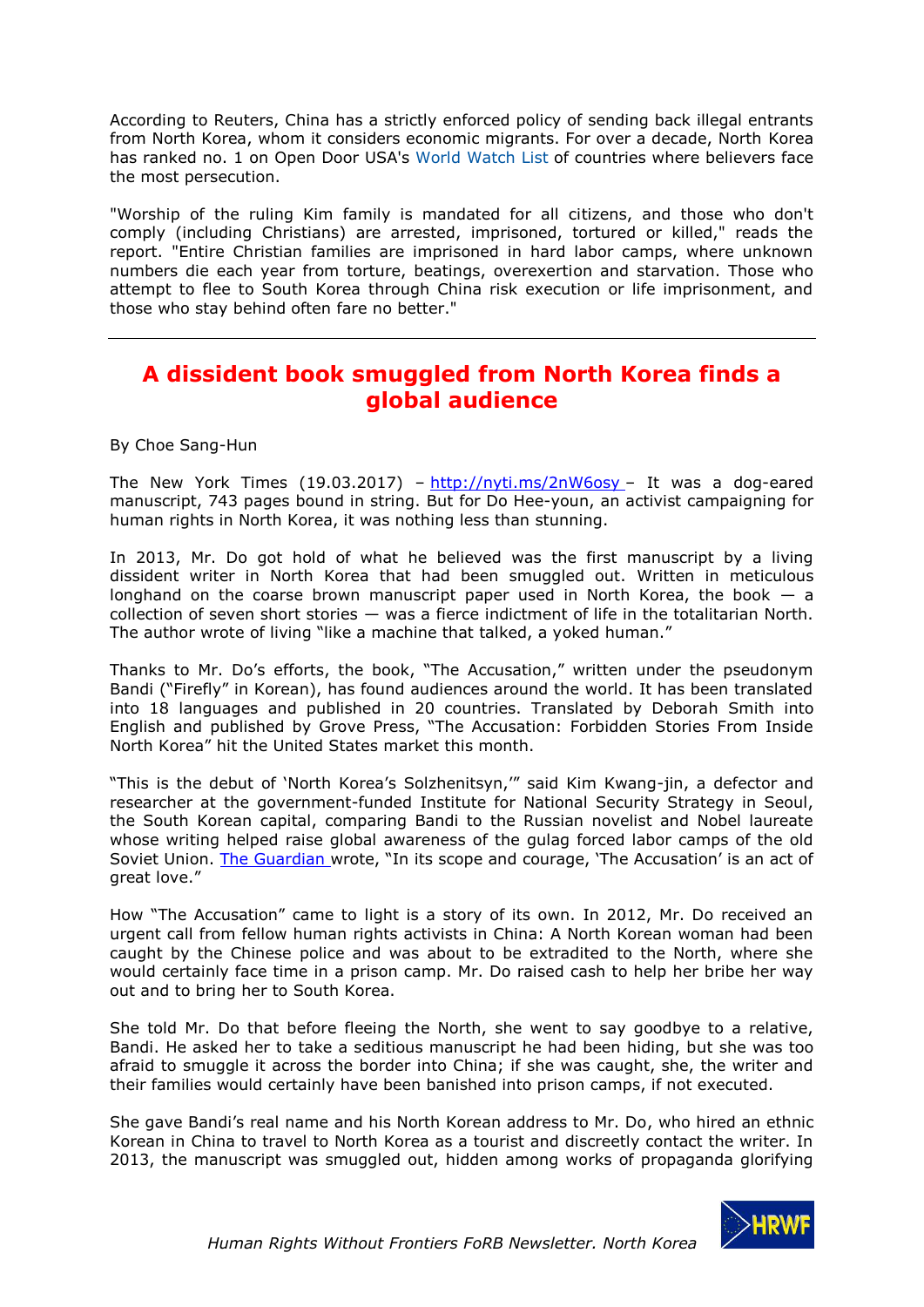Kim Il-sung, the country's founding president and grandfather of the current leader, Kim Jong-un.

Mr. Do was a well-known advocate for human rights in North Korea and a member of the South Korean government's National Unification Advisory Council. But when he offered the manuscript to publishing houses in South Korea, most declined, as Bandi's existence in North Korea has never been independently verified. All they had to rely on was Mr. Do's word.

Mr. Do faced an agonizing predicament. He wanted to provide as much information as he could to establish that the book was not a hoax. But he also had to protect Bandi's identity to keep him safe from retaliation by the North Korean regime. This is about all Dr. Do will say about Bandi's identity: He was born in 1950. He has belonged to the Korean Writers' Alliance, a government-controlled organ dedicated to producing censored literature for state-run periodicals of the North.

"The Accusation" was published in South Korea in 2014 by Chogabje.com, a conservative news website and publisher, but failed to gain much attention. Mr. Do persisted, pitching the manuscript to publishers abroad. A breakthrough came when a French translation was released last year. Other translations quickly followed.

Mr. Do said that the last time middlemen checked on Bandi, nine months ago, he was safe and was aware of his book's publication in the outside world. A regular guest on a South Korean radio program broadcast into the North, Mr. Do has been providing updates on the book, hoping that Bandi will hear him. "The Accusation" has earned \$10,000 in royalties. Any profit will be used to support Bandi's family and books by defector writers living in South Korea, Mr. Do said in an interview.

Only a handful of people have been allowed to examine the original manuscript. Mr. Do recently let a reporter for The New York Times check it, but did not allow it to be photographed, fearful that the North Korean regime might be able to identify Bandi by scrutinizing his handwriting.

As an additional protection, Mr. Do said that he altered the names of the characters and locations in the stories. "I assumed that they were fictional in the first place," he said. "But I did not want to take chances. The more he is known, the more I am worried about his safety."

Kim Joeng-ae, a former North Korean propagandist now in Seoul, is a member of North Korean Writers in Exile PEN Center, a branch of PEN International, the literary and human rights organization. She said that she and other writer defectors had studied Bandi's stories and concluded that they were indeed written by a North Korean.

There are expressions in his book that only a North Korean would be able to write, she said. (The version published in South Korea has footnotes to guide readers though words only used in the North.) His stories also closely followed the "seed theory," a guideline of all North Korean writers, which requires them to structure their writing tightly around a core ideology — though Bandi uses the same device to attack the party line.

Bandi was the pen name the writer chose for himself, Mr. Do said. In one of 50 poems smuggled out with the manuscript of "The Accusation" and to be published separately, Bandi explained his alias. Bandi, he wrote in a poem, was "fated to shine only in a world of darkness."

In the book, North Korea is a country where a woman is programmed to show grief over Kim Il-sung's death with flowers, streaming tears and a heart-rending cry of "Great Leader, Father!" — even as her husband is languishing at a political prisoners' camp.

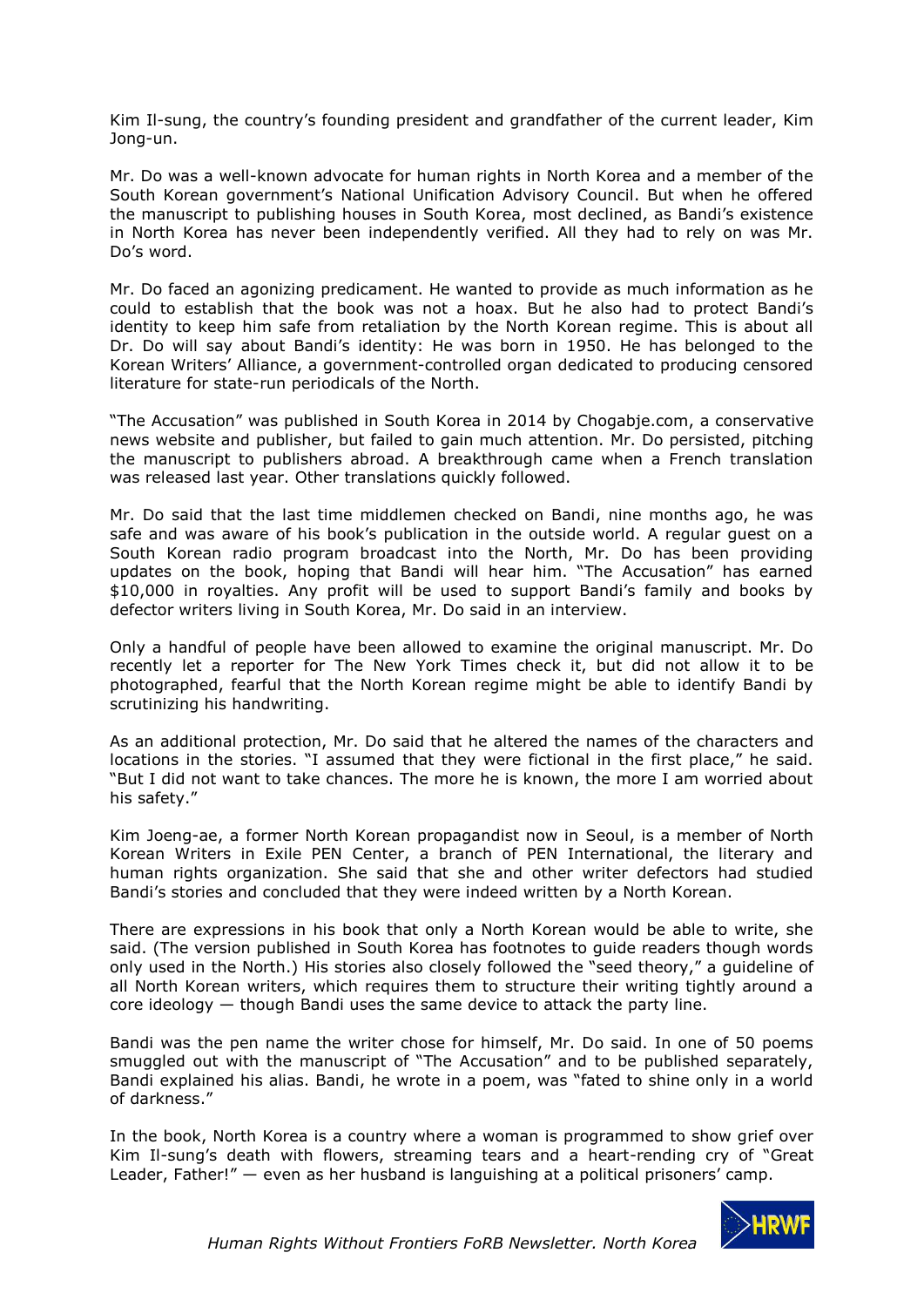In one story, "So Near, Yet So Far," a son is unable to see his dying mother because he lacks the requisite travel permit. He compares himself to "a dragonfly stuck in a spider web."

"Ultimately, this is a textbook on the human rights condition in North Korea," Mr. Do said. "What it does is to show that in North Korea, ordinary life itself is slavery."

This book can be purchased on Amazon here: <https://www.amazon.com/Accusation-Forbidden-Stories-Inside-North/dp/0802126200>

It will be presented on **22 March 15:00 – 17:00 | European Parliament, ASP Room A3F383**

### **North Korea's Hidden Revolution**

<span id="page-12-0"></span>*How the information underground is transforming a closed society*



By Jieun Baek

One of the least understood countries in the world, North Korea, has long been known for its repressive regime. Yet it is far from being an impenetrable black box. Media flow covertly into the country, and fault lines are appearing in the government's sealed informational borders. Drawing on deeply personal interviews with North Korean defectors from all walks of life, ranging from military officers to diplomats, Jieun Baek tells the story of North Korea's information underground – the network of citizens who take extraordinary risks by circulating illicit content such as foreign films, television shows, soap operas, books, and encyclopedias. By fostering an awareness of life outside North Korea and enhancing cultural knowledge, the material these citizens disseminate are affecting the social and political consciousness of a people, as well as their everyday lives.

"Our usual image of North Korea is of an isolated society cut off from the outside world and trapped in another time. But Jieun Baek shows that this is far from the case. Through detailed observation, exhaustive research, and extensive interviews with defectors, she reveals a society undergoing tremendous change and becoming connected to the world as never before. Despite the best efforts of the regime to control the information flow into and out of North Korea, the country is undergoing an 'information revolution' with far-reaching and unpredictable effects." – CHARLES K. ARMSTRONG, Korean Foundation Professor of Korean Studies in the Social Sciences, Columbia University.

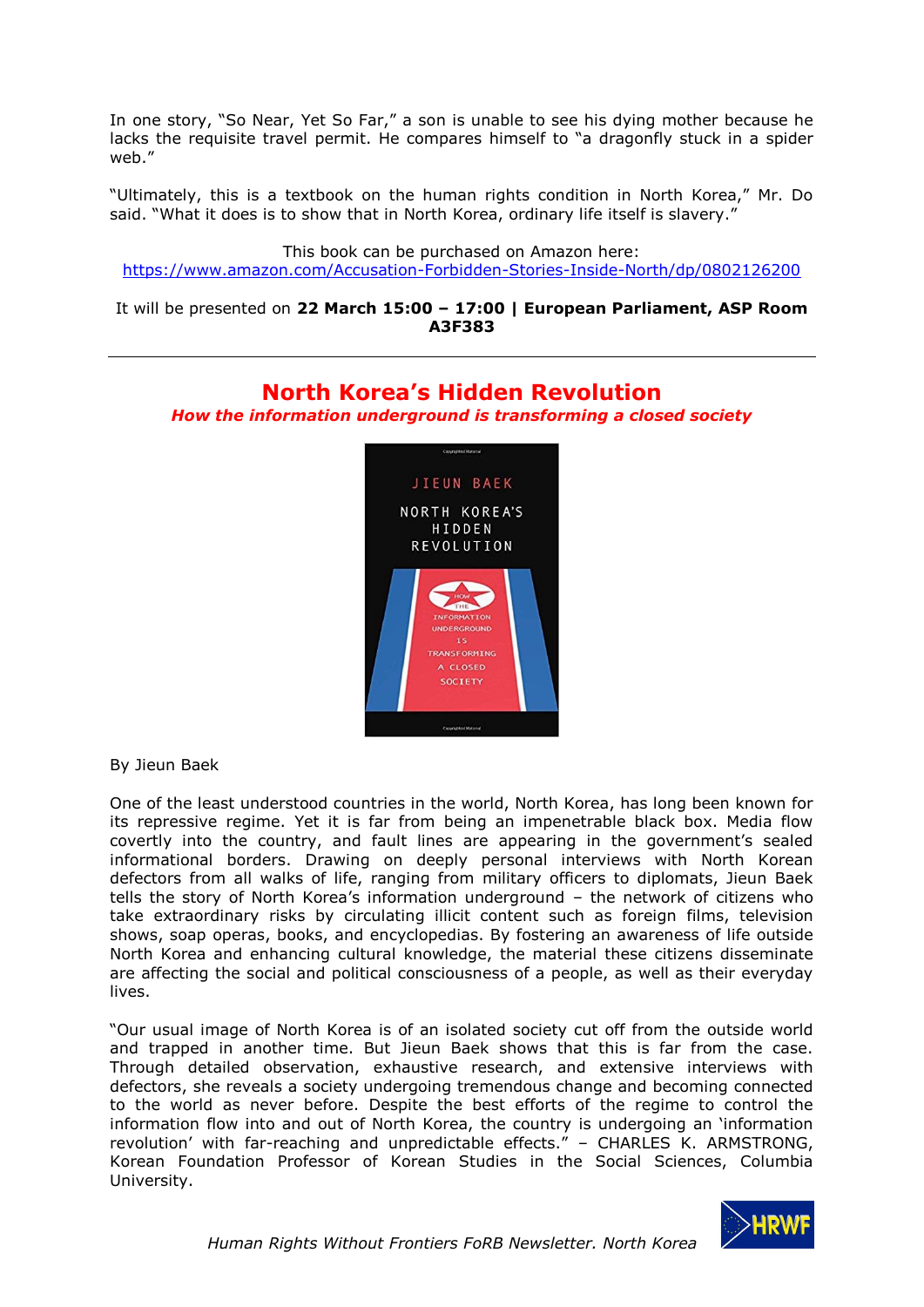The author, JIEUN BAEK, is a PhD candidate in Public Policy at the University of Oxford. Previously, she was a research fellow at the Belfer Center for Science and International Affairs at Harvard University and worked at Google, where, among other roles, she served as Google Ideas' North Korea expert. Visit her at [http://www.JieunBaek.com.](http://www.jieunbaek.com/)

Her book can be purchase on Amazon here: <https://www.amazon.com/North-Koreas-Hidden-Revolution-Transforming/dp/0300217811>

<span id="page-13-0"></span>The author will present her book on **22 March 15:00 - 17:00 | European Parliament, ASP Room A3F383**



**The Accusation** *Forbidden stories from inside North Korea*

Written by an anonymous dissident known to us only by the pseudonym "Bandi", smuggled out of North Korea and set for publication in seventeen languages around the world, these profound vividly characterized stories tell of life under the totalitarian regimes of Kim Il-sung and Kim Jong-il.

*The Accusation* is a deeply moving and eye-opening work of fiction that paints a powerful portrait of life under the North Korean regime. Set during the period of Kim Il-sung and Kim Jong-il's leadership, the seven stories that make up *The Accusation* give voice to people living under this most bizarre and horrifying of dictatorships. The characters of these compelling stories come from a wide variety of backgrounds, from a young mother living among the elite in Pyongyang whose son misbehaves during a political rally, to a former Communist war hero who is deeply disillusioned with the intrusion of the Party into everything he holds dear, to a husband and father who is denied a travel permit and sneaks onto a train in order to visit his critically ill mother. Written with deep emotion and writing talent, *The Accusation* is a vivid depiction of life in a closed-off one-party state, and also a hopeful testament to the humanity and rich internal life that persists even in such inhumane conditions.

This book can be purchased on Amazon here: <https://www.amazon.com/Accusation-Forbidden-Stories-Inside-North/dp/0802126200>



*Human Rights Without Frontiers FoRB Newsletter. North Korea*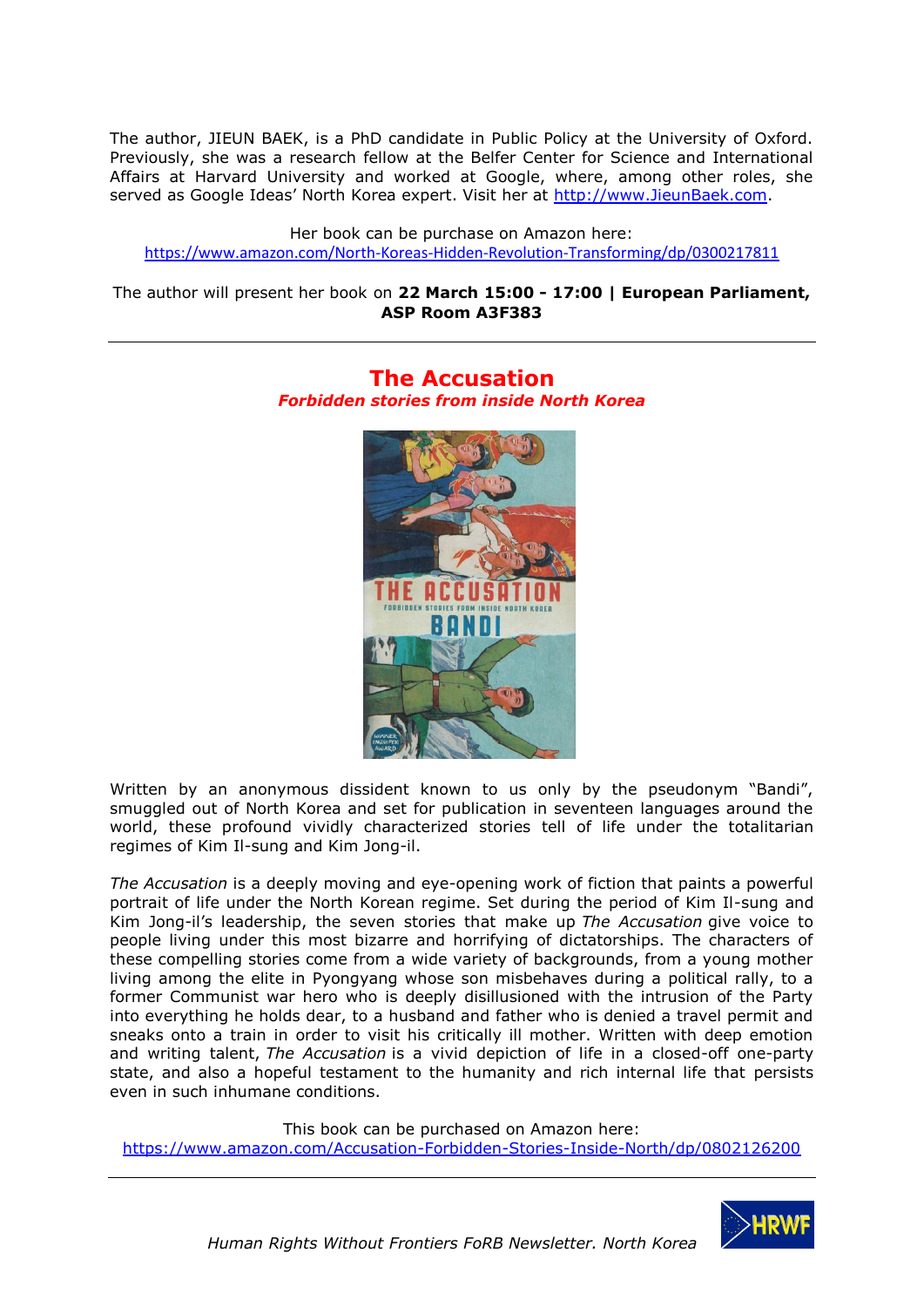# <span id="page-14-0"></span>**North Korea bans mobile internet usage for overseas citizens**

### By Vishakha Sonawane

International Business Times (08.03.2017) - <http://bit.ly/2ml4eVc> - The North Korean government banned its citizens working in other countries from accessing mobile internet to tackle the spread of the news about killing of Kim Jong Nam, the step-brother of leader Kim Jong Un, Radio Free Asia reported Tuesday.

Pyongyang is known to have strict restrictions over internet usage in the country. However, such a ban on North Koreans working abroad was unheard of, until now.

Radio Free Asia, citing sources in Russia, reported that North Koreans working there have been subjected to random checks by local supervisors to see if the workers break the new rule.

"North Korea warned the overseas workers that they would not avoid compulsory summonses and punishment if the command is violated. Pyongyang's order is that overseas workers and also North Korean overseas diplomats' internet access should be completely blocked. After the order was given, random inspections of overseas workers' smartphones began," a source from Russia's Pacific port city of Vladivostok told Radio Free Asia.

The ban is likely to have been implemented over growing reporting over Kim Jong Nam's poisoning at Kuala Lumpur International Airport on Feb. 13, another source told the U.S. news outlet. It is widely believed that the murder was done at the behest of North Korea. However, the reclusive country denied the allegations and accused the Malaysian officials of falsifying evidence against North Korea in collusion with the country's rivals.

The internet ban, however, is unlikely to be effective, the second source told Radio Free Asia.

"Although Pyongyang is threatening the workers with punishment … it will be hard to control them, as they are already used to frequent and unfettered internet access," the source reportedly said.

However, those found flouting the new rules will be "forcibly summoned and punished for life," the source added.

Freedom to access internet is one of the perks for the North Koreans who work abroad, the report noted.

North Korea reportedly has 28 websites in total and most of them are used for propaganda. The Kim Jong Un-led country's internet is accessed through an intranet called "Kwangmyong" or "Bright" — an internal network started in 2000, which has a search engine, news, email and a browser.

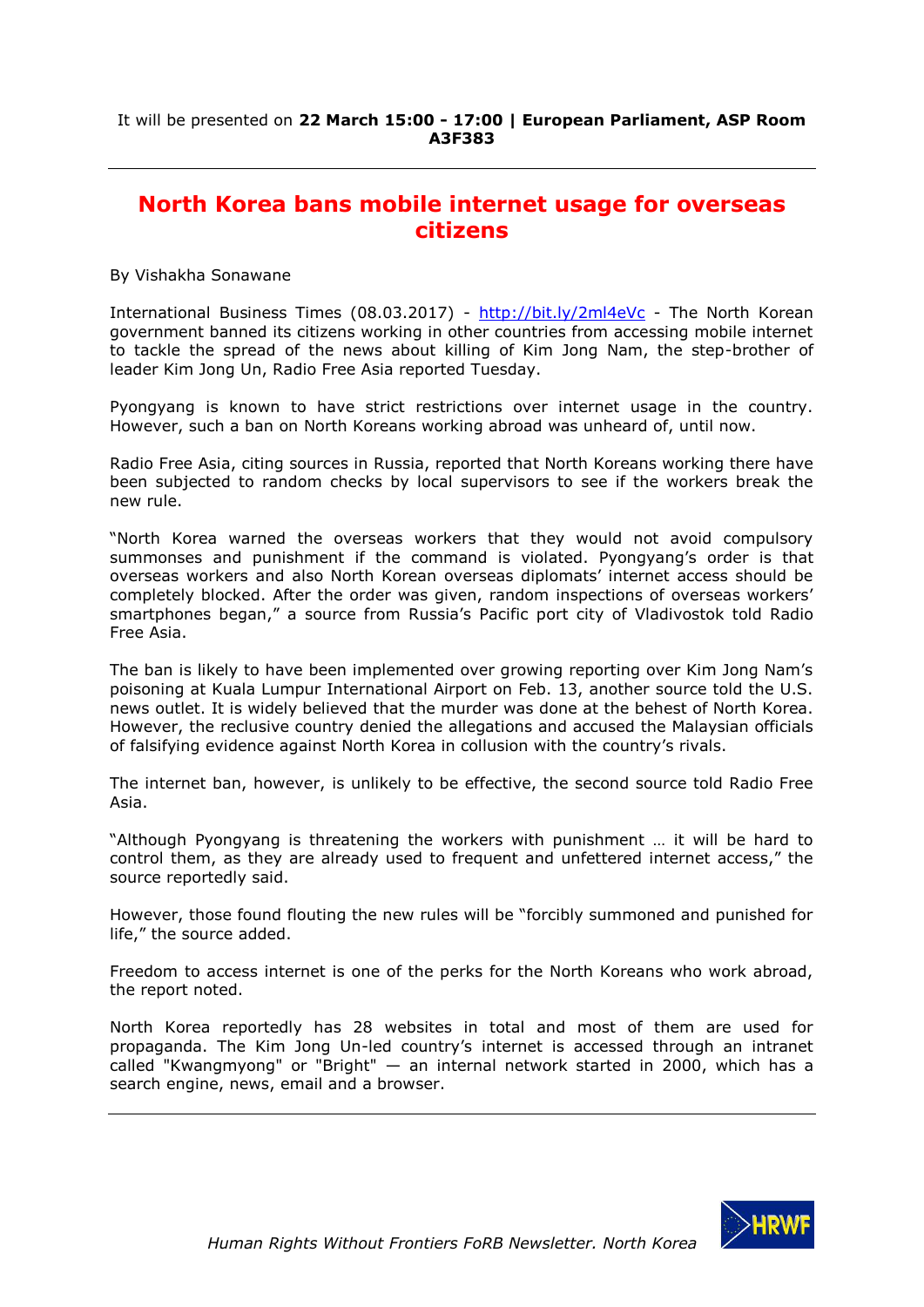# <span id="page-15-0"></span>**North Korea: crimes against humanity demand justice ICNK Backs Recommendations of new UN Reports**

ICNK (07.03.2017) - The International Coalition to Stop Crimes Against Humanity in North Korea (ICNK) today announced its support for two new UN reports calling for the international community to hold the North Korean government accountable for crimes against humanity.

The Group of Independent Experts on Accountability, appointed by the UN High Commissioner for Human Rights at the request of the UN Human Rights Council last year with a specific mandate to explore approaches to accountability, asserted that "investigation and prosecution of serious crimes is critical." They called for "measures to ensure the right of victims to reparations, the right of victims and society to know the truth about violations, and guarantees of non-recurrence of violations."

"The North Korea government and its leaders should face justice for their crimes against humanity, which continue to this day," said Phil Robertson, Deputy Asia Director at Human Rights Watch. "We urge the United Nations Human Rights Council to respond positively to the Special Rapporteur's call that the recommendations of the group of independent experts be implemented without delay."

The independent experts stressed the need to consider creating an ad hoc international tribunal even with a referral to the International Criminal Court (ICC). The ICC provides an important way to hold accountable those most responsible for gross rights abuses, but given the pervasive impunity in the DPRK, the experts argued the prosecution of some high-level perpetrators at the ICC should be complemented by other criminal accountability processes. "A dedicated international tribunal for the DPRK would allow the temporal, territorial, personal and subject-matter jurisdiction to be calibrated to meet the needs and aspirations of the victims," the experts argued.

The independent experts, Sonja Biserko, a Serbian human rights activist who served on the UN Commission of Inquiry into human rights in North Korea, and Sara Hossain, a lawyer in the Supreme Court of Bangladesh, contended that "given the severity and complexity of the human rights situation in the DPRK, a comprehensive and multipronged approach is required to addressing violations." They also make concrete recommendations to the Human Rights Council, to strengthen the OHCHR field office in Seoul with additional resources to "receive, preserve and consolidate information and evidence pertaining to the human rights situation in the DPRK, through a central and independent repository, for use in any future accountability mechanism."

"The two independent experts deserve backing for their hard work and strong recommendations for achieving accountability for human rights violations in North Korea," said Eunkyoung Kwon, Secretary-General of the ICNK. "Member states of the Human Rights Council should now step up to provide support and provide resources to the OHCHR Seoul office to support initiatives on extending research and ensuring effective analysis for holding perpetrators accountable."

In a separate report, the new UN Special Rapporteur on Human Rights in the DPRK, Tomas Ojea Quintana, emphasized that "addressing human rights violations, particularly allegations of crimes against humanity, requires that perpetrators be held accountable." He called for a "two-track strategy" of engagement with the DPRK on human rights

where possible, and the pursuit of accountability. "These two tracks are mutually reinforcing, and a dual approach is necessary to produce tangible and sustainable improvement in the situation of human rights."

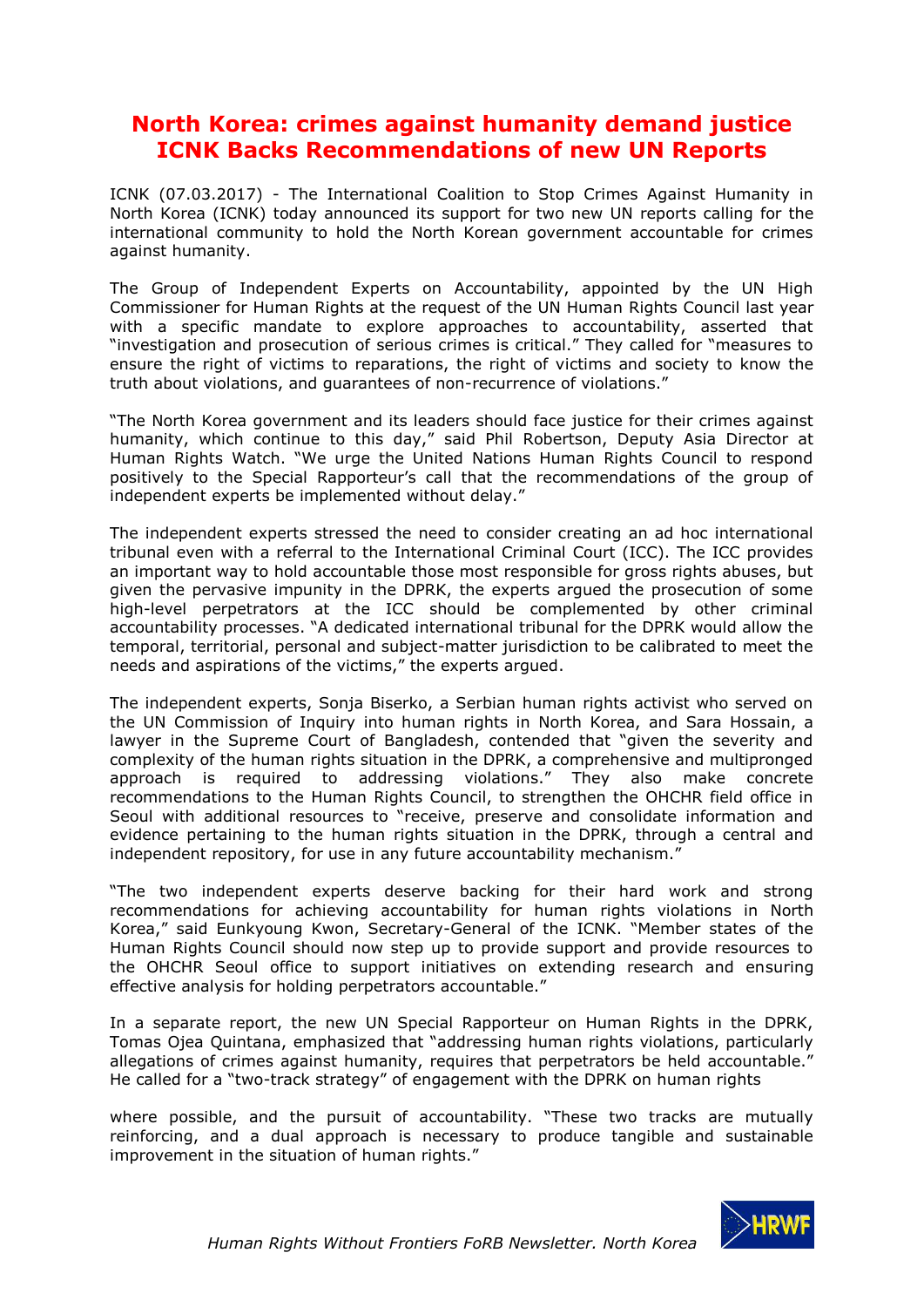The Special Rapporteur endorsed the group of independent experts' recommendations and urged "all relevant stakeholders" to act and "to ensure that serious human rights violations, especially those amounting to crimes against humanity, do not go unpunished." He called on the Human Rights Council to implement the recommendations of the group of independent experts "without delay, ensuring that perpetrators of gross violations are held responsible and supporting all victims in their quest for truth and justice." He further urged the United Nations "as a whole" to address "the grave human rights situation in the [DPRK] in a coordinated and unified manner."

"Six years ago we joined together with over 40 other human rights organizations to establish the ICNK with the specific purpose of seeking accountability and justice for crimes against humanity in North Korea," said Benedict Rogers, East Asia Team Leader at Christian Solidarity Worldwide. "The UN Commission of Inquiry and its report were a landmark step on the path to accountability. The time to end the culture of impunity surrounding North Korea's crimes against humanity is long overdue."

#### *For more information:*

In Bangkok, Phil Robertson, Deputy Asia Director, Human Rights Watch, tel: +66-85060- 8406, email: RobertP@hrw.org, follow on Twitter @Reaproy

In Seoul, Eunkyoung Kwon, Secretary-General, ICNK, tel: +82-10-4508-8815, email: kekyoung@gmail.com

In London, Ben Rogers, East Asia Team Leader, Christian Solidarity Worldwide, tel: +447823-329664, email: ben@csw.org.uk

The International Coalition to Stop Crimes against Humanity in North Korea is a joint effort of over 40 human rights groups worldwide that seeks to protect the human rights of North Koreans and to hold the Pyongyang government accountable for its abuses and violations of the human rights of the North Korean people.

#### *Members and supporters of the Coalition include:*

Advocates International Global Council  $\cdot$  Asia Justice and Rights  $\cdot$  Asian Federation Against Involuntary Disappearances · Asian Human Rights & Humanity Association of Japan · Burma Partnership (Thailand) · Christian Lawyers Association for Paraguay · Christian Solidarity Worldwide · Committee for Human Rights in North Korea (USA) · Conectas (Brazil) · Council for Human Rights in North Korea (Canada) · Freedom House (USA) · NK Watch (ROK) · Free North Korea Radio (ROK) · Han Voice (Canada) · HH Katacombs (ROK) · Human Rights Watch · Human Rights Without Frontiers (Belgium) · Inter-American Federation of Christian Lawyers · International Federation for Human Rights (FIDH) · COMJAN (Investigation Commission on Missing Japanese Probably Related to North Korea)(Japan) · Japanese Lawyers Association for Abduction and Other Human Rights Issues in North Korea · Jubilee Campaign (USA) · Justice for North Korea (ROK) · Kontras (Indonesia) · Liberty in North Korea - LiNK (USA) · Life Funds for North Korean Refugees (Japan) · Network for North Korean Democracy and Human Rights (ROK) · NK Intellectual Solidarity (ROK) · No Fence (Japan) · North Korea Freedom Coalition · Odhikar (Bangladesh) · Open North Korea (ROK) · People In Need (Czech Republic) · PSCORE (ROK) · PSALT NK (Prayer Service Action Love Truth for North Korea) · Robert F. Kennedy Human Rights (USA) · SARAM - Für Menschen in Nordkorea (Germany) · The Simon Wiesenthal Center (USA) · The Society to Help Returnees to North Korea (Japan) · Students Alliance for Human Rights in North Korea (ROK) · World Without Genocide (USA) · Young Defectors' Alliance for North Korean Human Rights (ROK) · Yuki Akimoto, Burmainfo (Japan) · Tomoharu Ebihara David Hawk, Visiting Scholar, Columbia University, Institute for the Study of Human Rights, and author of Hidden Gulag · Ken Kato, Director, Human Rights in Asia (Japan) · Tomoyuki Kawazoe,

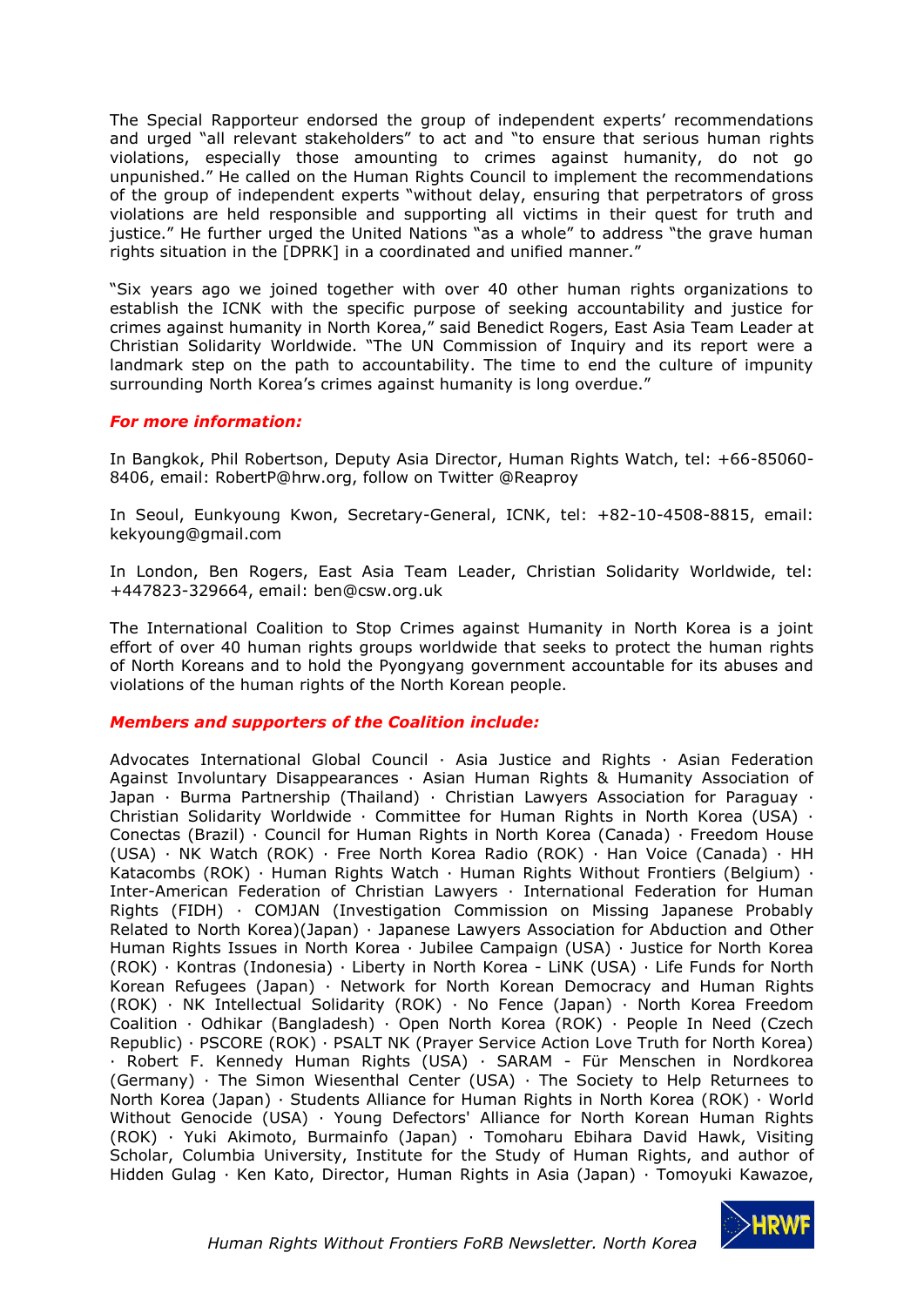Representative, Kanagawa Association for The Rescue of Japanese Kidnapped by North Korea / Member, Reporters Without Borders · Suzanne Scholte, Seoul Peace Prize Recipient & Defence Forum Foundation (USA) ·

### <span id="page-17-0"></span>**North Korean regime is finding new ways to stop information flows, report says**

By Anna Fifield

The Washington Post (01.03.2017) - <http://wapo.st/2mJAJL3> - As ordinary North Koreans have found ways to get information the state denies them — soppy South Korean dramas and peppy pop songs, novels, news from the outside world  $-$  so too has the Kim regime found news ways to crack down on them, according to a new report released Wednesday.

The regime has developed sophisticated new tools to check just what its citizens are up to, according to [Compromising Connectivity,](http://www.intermedia.org/wp-content/uploads/2017/02/Compromising-Connectivity-Final-Report_Soft-Copy.pdf) a new report from Intermedia, a Washington-based research group.

The report underlines the challenges in getting information into the most tightly controlled country on the planet — and the challenges that North Korea watchers as diverse as the U.S. Congress and small defector-led groups face in trying to penetrate it.

"In a lot of ways, the expansion of information is continuing," said Nat Kretchun, the lead author of the report, which draws on interviews with 34 recent defectors from North

Korea. "It's just that we also see a lot of signs that the North Korean government is gearing up to combat it."

Kim Jong Un, his father and his grandfather have kept a tight grip on the North Korean populace for more than seven decades by denying citizens access to information. State television, radio and newspapers laud the work of the Kim family, telling North Koreans how lucky they are to live in such a strong and happy country.

But thanks to dramas smuggled in on USB sticks and illicit shortwave radio broadcasts from the outside, an increasing number of North Koreans have realized that their brethren in the South enjoy unimaginable levels of wealth and freedom. Being caught with such banned media can result in harsh penalties, including imprisonment.

At the same time, the introduction of cellphones — albeit for domestic calls only, and without Internet access  $-$  is allowing people around the country to share information much more freely internally.

High-profile defectors such as Thae Yong-ho, who served as a North Korean diplomat in Europe for almost 20 years, have described the transformative effect of outside information and have urged governments and NGOs to flood North Korea with it.

While imposing new sanctions on North Korea last year, Congress allocated \$50 million over the next five years for radio programming and the promotion of freedom of information inside North Korea.

But the real picture is more complicated, the Intermedia report says.

"They're clearly trying to innovate their way out of the breakdown of the security apparatus rather than going back to Kim Il Sung times," Kretchun said, referring to the

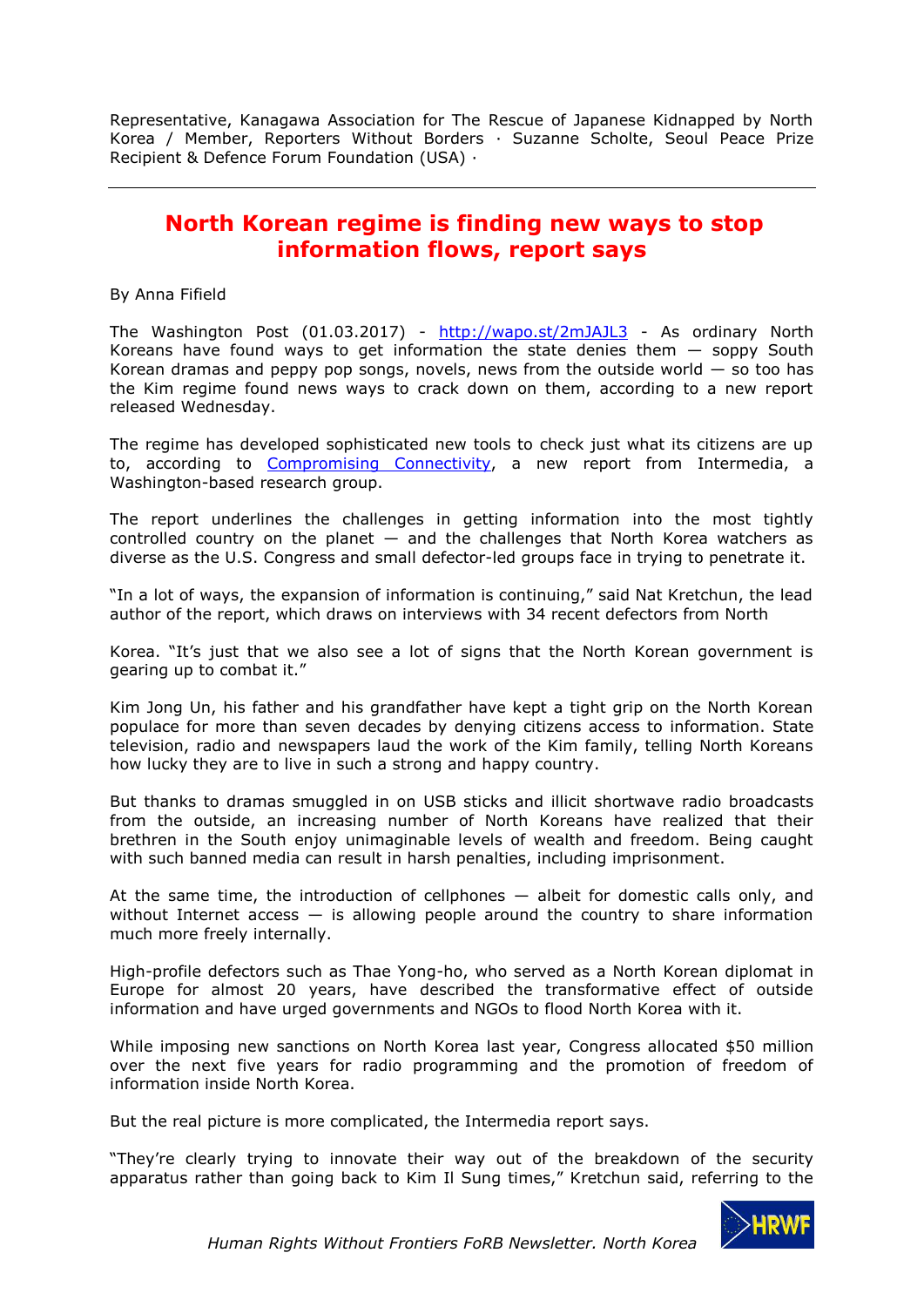founding president of the totalitarian state. North Korea's security apparatus began crumbling in the 1990s, after a devastating famine that gave the regime no choice but to tolerate markets — which then became a venue for sharing information.

"They now have a vision of a more sophisticated but no less controlled media environment," he said.

Take cellphones. North Koreans are now allowed such devices — including a re-branded Chinese Android-based smartphone called Arirang.

As recently as 2013, North Koreans could use these to share files — including songs and text — through Bluetooth or micro-storage SD cards. But a mandatory software update rolled out in 2013 included a program called "TraceViewer" that would collect browsing history and take periodic screenshots of activity — which the user could not delete. That means the security services can see exactly what the user has been up to, long after they have removed any SD card.

The update also included a "signature system" that would prevent a device from opening any files that don't bear a North Korean state signature  $-$  and, in fact, automatically deletes them.

"Even with the network restrictions that were applied at the beginning, cellphones could have been a game-changing device in North Korea," Kretchun said. But the system update stops that from happening.

"North Korea has a unique advantage in that it can dictate what devices their people have," he said. He added that the state has made it very difficult for citizens to

undermine their technology. "They put a lot of work into making sure you have to be quite technologically sophisticated to do the equivalent of jailbreaking these phones."

Access to outside networks has also been curtailed. Residents on the border with China have been able to get signals on Chinese phones, but the regime appears to have cracked down on this, using jammers and signal detectors.

"Once, I went into a house and made a call to China and inspectors came within 30 seconds," said a 59-year-old man who used to work for a trading company near the Chinese city of Dandong. "There are inspectors going around with an eavesdropping device to control calls to China," he told the report's authors.

But North Koreans are still able to watch movies and dramas at home relatively easily.

Previously, they watched foreign movies and soap operas on DVDs smuggled into the country, but in recent years they have developed a preference for USB sticks and SD cards, which are easier to hide. They plug the USBs or SD cards into their DVD players which are permitted, although only to watch North Korean propaganda — and make sure to have a DVD in the drive in case of a spot inspection.

Small portable DVD players called "notels" also are used for watching foreign dramas.

Using small storage devices not only allows North Koreans to hide them easily during raids but also enables them to share media with each other. All but one of the North Korean defectors Intermedia interviewed said they had shared content with others.

Despite the challenges, Kretchun said there was reason to keep trying to penetrate the North Korean regime's information blockade. "Right now, all the arrows continue to point up. People are still certainly watching foreign dramas and listening to the radio," he said.

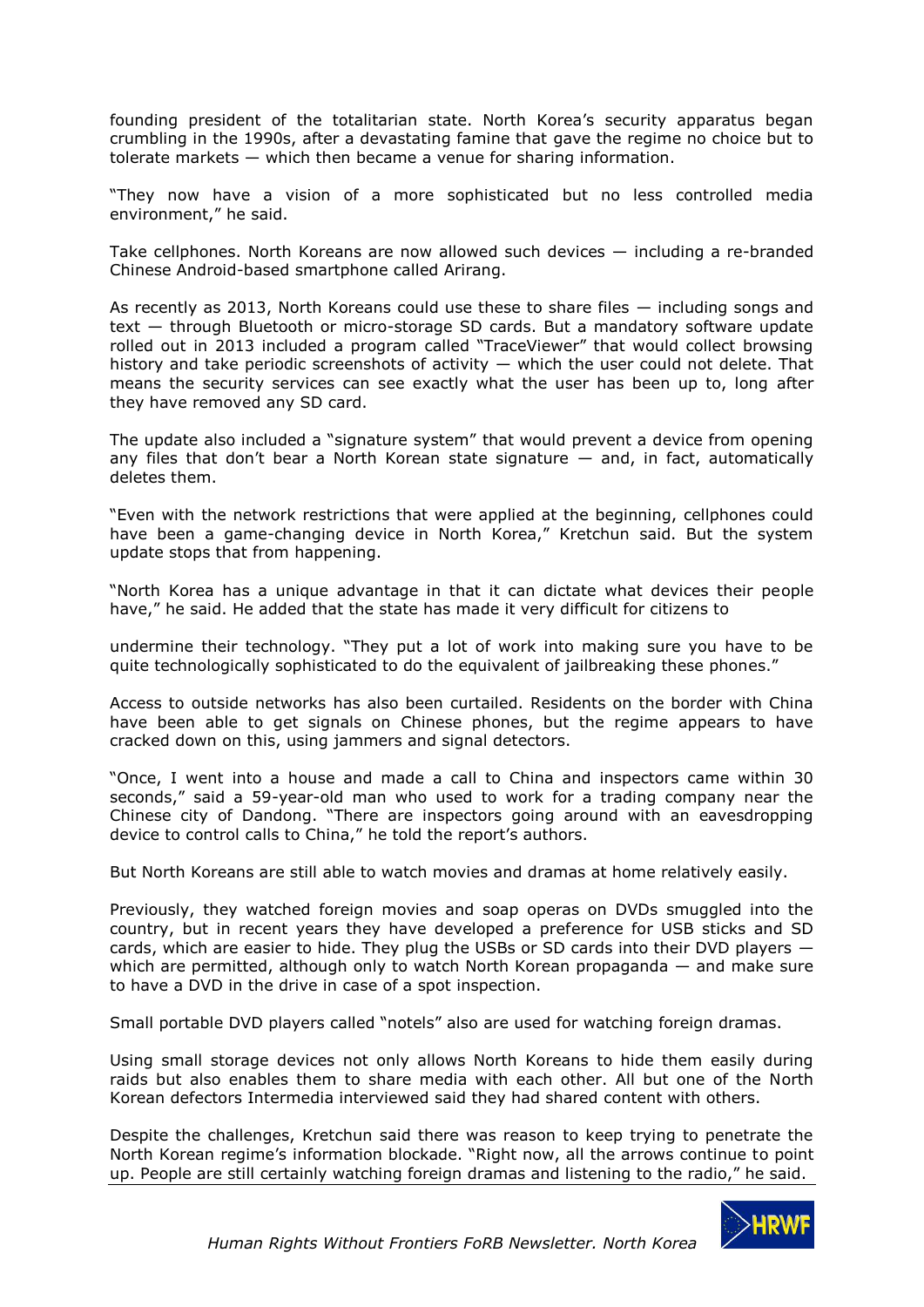## **Actions speak louder than words**

### <span id="page-19-0"></span>*The issue of North Korean refugees is, ethically and legally, a global responsibility.*

By Lord Alton of Liverpool (Co-Chair, APPG) & James Burt (Special Advisor, APPG)

Korea Joongang Daily (06.02.2017) - http://bit.ly/2kcOY9o - Displacement and suffering have shaped the human landscape of the Korean peninsula. Annexed in 1910 and occupied until 1945 by the Empire of Japan, between 4 and 6 million Koreans were forced into slavery as laborers and up to 200,000 Korean women served as sexual slaves. Come 1945, 20 percent of the Korean population had been displaced and nearly half a million had been killed.

This legacy of loss and dislocation continued throughout the Korean War and forced hundreds of thousands of Koreans to migrate between the newly formed North and South Koreas.

For the people of South Korea, memories of these times are still raw. The ongoing struggles over Japanese apologies, compensation and how to deal with North Korea all point to wounds that have yet to heal.

But for North Koreans, memories of displacement and brutalization cannot be confined to the historical record for they are also the reality of life today. A 2014 United Nations Commission of Inquiry established that extermination; enslavement; torture; rape;

forced abortions; sexual violence; and persecution on political, religious, racial and gender grounds are all prevalent in North Korea.

That such abuses continue is surely one of the greatest failures of the modern era's collective response to atrocities.

One consequence of this failure has been the creation of a North Korean refugee crisis. Since the late 1990s, when significant numbers of North Koreans began to flee their homeland following severe famine, it is estimated that more than 200,000 have fled to China. In that time, just 30,000 North Koreans have successfully reached the safety of South Korea, while about 2,000 have settled in North America and Europe, including close to 1,000 in the United Kingdom.

In theory, the government of China should accept North Koreans as asylum seekers and extend the many protections granted by the U.N. Convention relating to the Status of Refugees. It should allow the Office of the United Nations High Commissioner for Refugees access to screen, determine the status and protect those in need. And it should not practice refoulement — the forcible return of North Koreans to a country where they risk persecution.

Despite this, plus many other international obligations (namely the Convention Against Torture and Other Cruel, Inhuman or Degrading Treatment or Punishment and the Convention on the Elimination of All Forms of Discrimination against Women), China deports up to 6,000 North Koreans every year. Upon their repatriation, North Koreans, of which about 70 percent are women and girls, face torture, sexual violence, imprisonment and even execution.

What can the world do to end this illegal situation? The international community has long called upon Beijing to stop the arrests and deportation of North Koreans, while numerous U.N. speeches and resolutions have called upon the Government of North Korea to